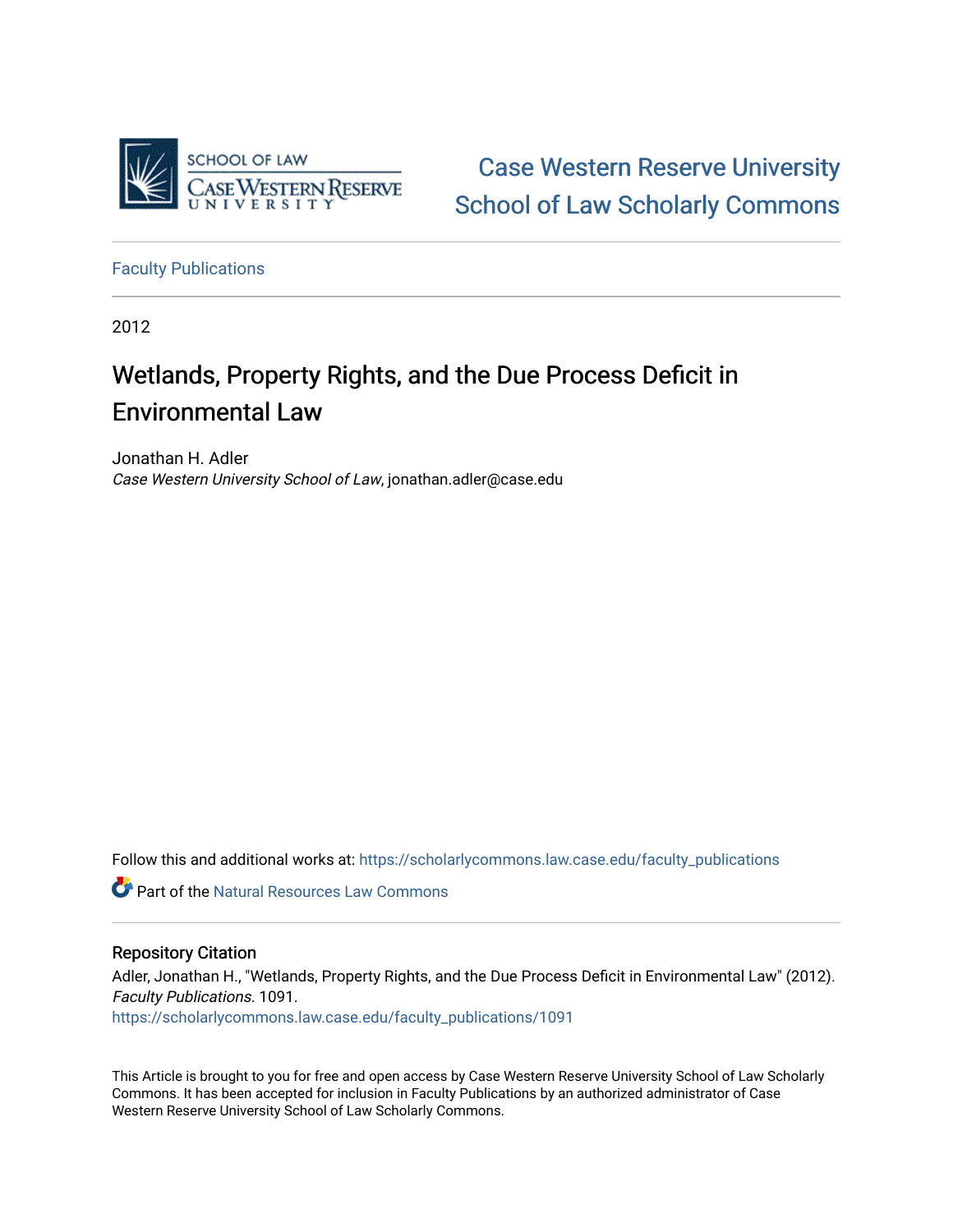# Wetlands, Property Rights, and the Due Process Deficit in Environmental Law

*Jonathan H. Adler\**

In 2005, Michael and Chantell Sackett purchased a two-thirdsacre lot in Bonner County, Idaho, with the intention of building a single-family home. Two years later, after obtaining the necessary local permits, the Sacketts began work, only to be told by the U.S. Environmental Protection Agency that they had violated the Clean Water Act by laying gravel on the site without a permit. According to the EPA, the Sacketts' parcel constituted a wetland subject to federal regulation as part of ''the waters of the United States.'' A November 2007 administrative compliance order (ACO) from the EPA directed the Sacketts to cease construction and undertake specified restoration efforts.<sup>1</sup> Failure to comply, the Sacketts were told, would expose them to fines of up to \$65,000 per day—\$32,500 each for violating the CWA and the EPA's ACO.<sup>2</sup> The Sacketts contested

<sup>\*</sup> Jonathan H. Adler (jha5@case.edu) is the Johan Verheij Memorial Professor of Law and Director of the Center for Business Law and Regulation at the Case Western Reserve University School of Law and a Senior Fellow at the Property & Environment Research Center. The author thanks Audrey Balint for her research assistance.

 $1$ <sup>1</sup> The initial compliance order directed the Sacketts to, among other things, plant ''container stock of native scrub-shrub, broadleaved deciduous wetland plants and... native herbaceous wetland plants'' throughout the site; plant trees; fence the property; and monitor the site's vegetation for three years. See Petitioner's Brief on the Merits at 7–8, Sackett v. EPA, 132 S. Ct. 1367 (2012) (No. 10-1062), 2011 U.S. S. Ct. Briefs LEXIS 1347. The EPA subsequently amended the order to ''remove all unauthorized fill material'' and restore the site to its prior condition. *Id*. at 7. The order also required the Sacketts to ''provide and/or obtain access to the Site . . . [and] access to all records and documentation related to the conditions at the Site . . . to EPA employees and / or their designated representatives.'' See Sackett v. EPA, 132 S. Ct. 1367, 1371 (2012). <sup>2</sup> By the time this case reached the Supreme Court, the maximum penalty had increased to \$37,500 per violation per day. See Sackett, 132 S. Ct. at 1370 n.1.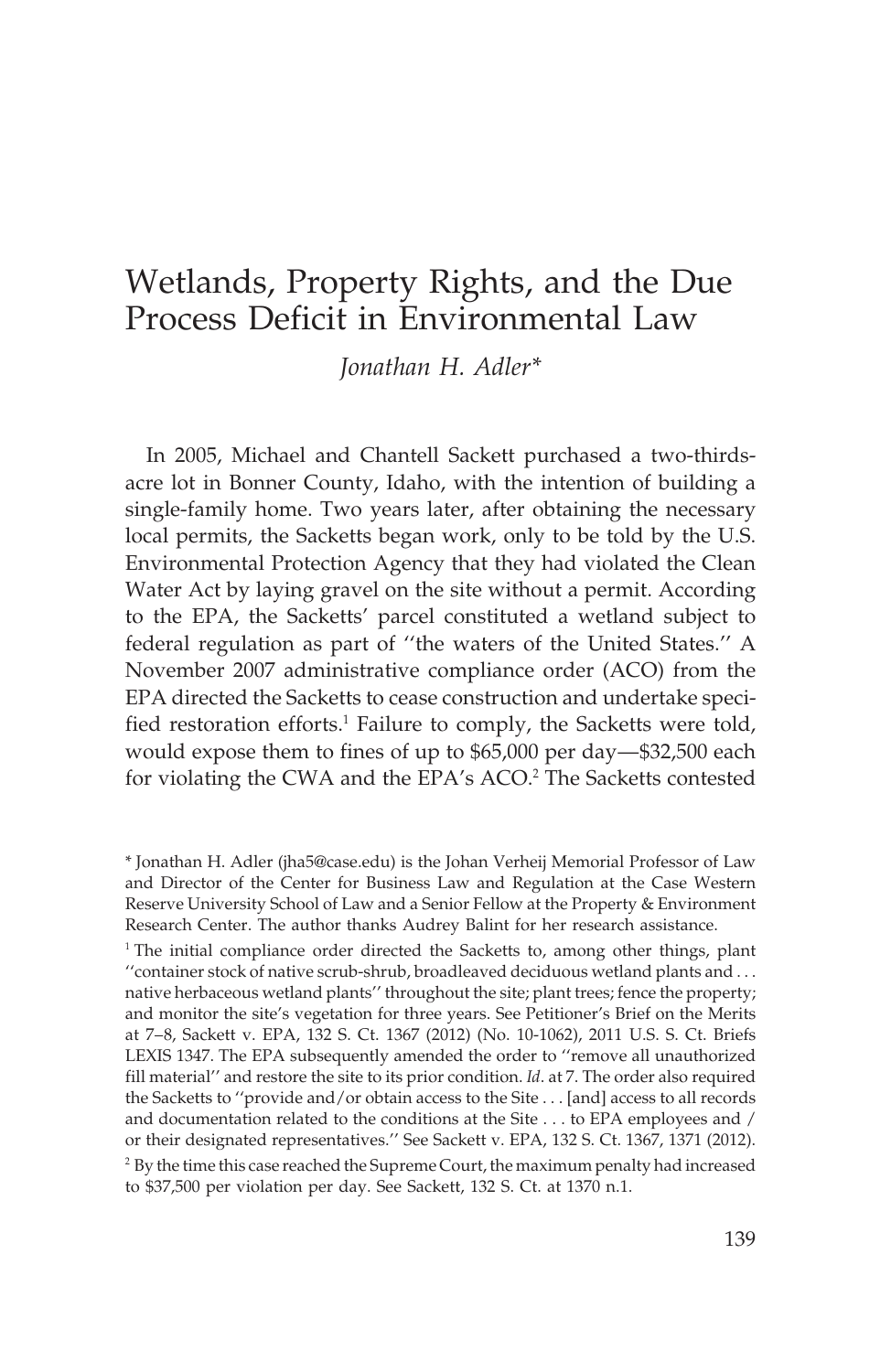the EPA's claim of CWA jurisdiction, but were denied an administrative hearing. So they proceeded to court.<sup>3</sup>

The federal district court and U.S. Court of Appeals for the Ninth Circuit both turned away the Sacketts' legal claim.<sup>4</sup> Both courts concluded they lacked jurisdiction to hear the Sacketts' claim because an ACO is not subject to judicial review. Although the order carried with it a threat of substantial fines for failure to comply, both courts ruled that the Sacketts could not obtain review of the order unless and until the EPA brought an enforcement action against them in federal court. As the Ninth Circuit explained, the CWA ''impliedly'' precluded pre-enforcement review, so the timing and nature of any judicial review of the EPA's commands would be up to the EPA.<sup>5</sup> In the meantime, the Sacketts' legal liability would increase each day they failed to accede to the EPA's commands.

In March 2012, the Supreme Court sided with the Sacketts.<sup>6</sup> In a unanimous opinion, the Court held that the EPA's ACO was a final agency order subject to immediate judicial review. Contrary to the claims of the federal government, and the conclusions of the lower courts, nothing in the CWA precluded courts from hearing the Sacketts' claim. Under the Administrative Procedure Act,<sup>7</sup> the ACO qualified as a ''final agency action'' for which there was ''no adequate remedy" other than judicial review.<sup>8</sup>

As a consequence of this decision, the Sacketts will get their day in court, but they will still have to wait before restarting work on their home. More than four years after receiving the EPA's order, all the Sacketts won was ''a modest measure of relief''—the right to challenge the EPA's jurisdictional claim in federal court.<sup>9</sup> The

<sup>&</sup>lt;sup>3</sup> For a fuller account of the litigation, see, elsewhere in this volume, Damien M. Schiff, Sackett v. EPA: Compliance Orders and the Right of Judicial Review, 2011–2012 Cato Sup. Ct. Rev. \_\_\_ (2012); see also Timothy Sandefur, Compliance—Or Else: The EPA's Compliance Order Regime Creates a Hobson's Choice, 34 Regulation 8 (Winter 2011–2012).

<sup>4</sup> See Sackett v. EPA, 2008 WL 3286801 (D. Idaho 2008), aff'd 622 F.3d 1139 (9th Cir. 2010).

<sup>5</sup> Sackett, 622 F.3d at 1132.

<sup>6</sup> Sackett v. EPA, 132 S. Ct. 1367 (2012).

<sup>7</sup> 5 U.S.C. § 500 et seq.

<sup>8</sup> Sackett, 132 S. Ct. at 1374.

<sup>&</sup>lt;sup>9</sup> *Id.* at 1375 (Alito, J., concurring).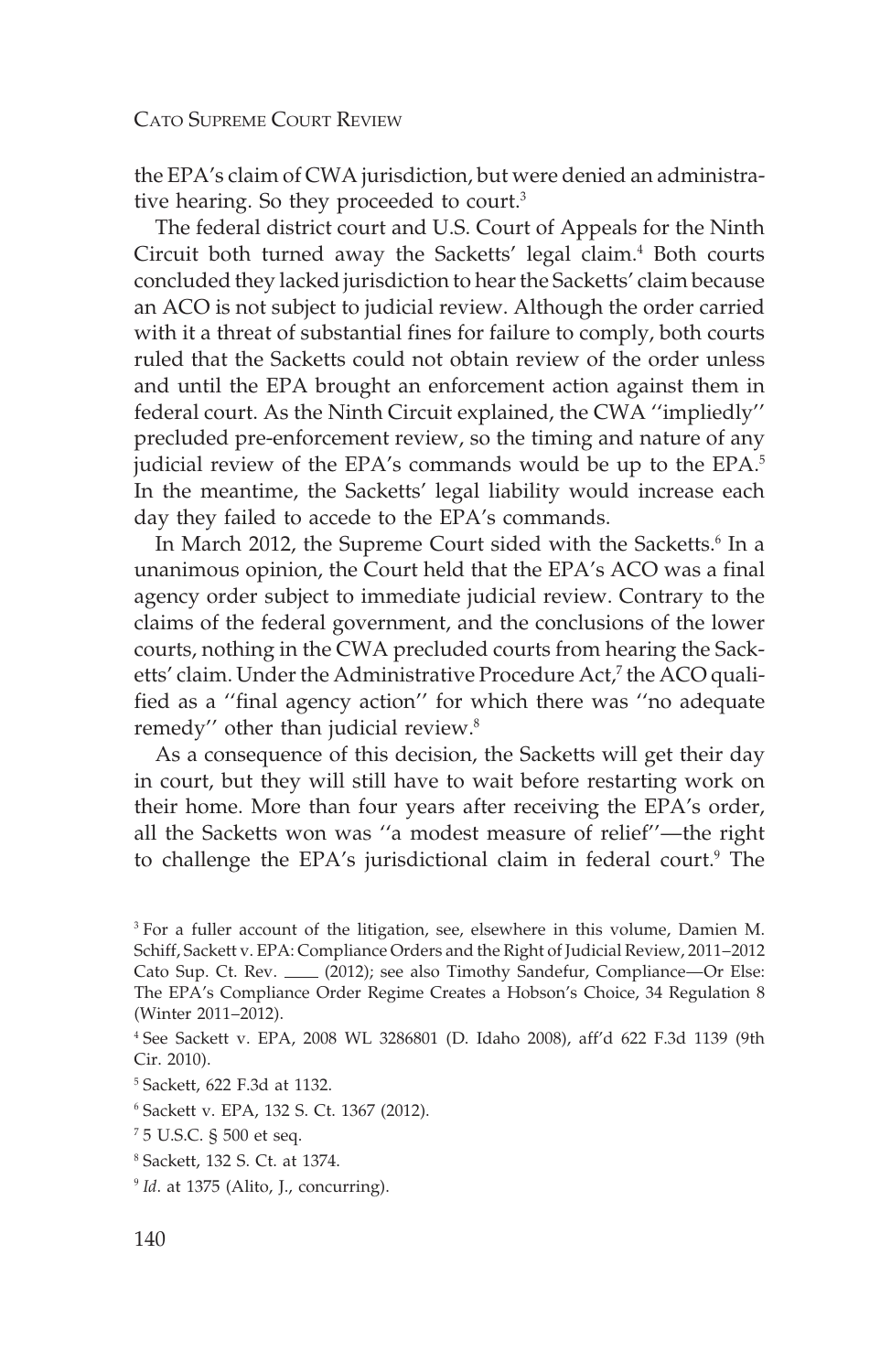Supreme Court's narrow and rather straightforward ruling is important, but it does not get landowners like the Sacketts out of the swamp. Nor does it do much to alleviate the serious due process concerns that plague the application and enforcement of federal wetlands regulation.

The Sacketts were not the first landowners bogged down by federal wetlands regulation, and they will not be the last. Controversy and confusion have enveloped federal regulation of wetlands for decades. Under the CWA, federal regulators have asserted authority over waters and dry lands alike and sought to expand federal jurisdiction well beyond constitutional limits. The resulting regulatory morass provides landowners with little notice and even less certainty as to which lands are covered, under what authority, or with what effect. Unreviewable ACOs are only one source of the due process deficit plaguing federal wetlands regulation.

## **Federal Regulation of Wetlands**

The scope of federal regulatory authority under the Clean Water Act has been contested since the law was enacted in 1972, particularly (though not exclusively) with regard to wetlands. The CWA prohibits the ''discharge of any pollutant,'' including dredged or fill material, into the ''navigable waters'' of the United States without a permit.10 The CWA further defines ''navigable waters'' as ''waters of the United States,''11 and authorizes the U.S. Army Corps of Engineers to issue permits ''for the discharge of dredged or fill material'' into such waters, subject to EPA oversight.<sup>12</sup> While the CWA unquestionably asserted authority beyond those waters that were truly navigable in 1972, there was still some question as to how far federal jurisdiction would reach. The CWA is ''notoriously unclear'' as to the extent to which it projects federal regulatory authority over private land.13 As the Supreme Court observed in 1985, ''On a purely linguistic level, it may appear unreasonable to classify 'lands,' wet

<sup>10</sup> See 33 U.S.C. § 1311(a) (prohibiting the discharge of pollutants); 33 U.S.C. § 1362(6) (defining ''pollutant'' to include dredged material, rock, and sand).

<sup>11</sup> See 33 U.S.C. § 1362(7).

<sup>12</sup> See 33 U.S.C. § 1344(a), (c).

<sup>13</sup> Sackett, 132 S. Ct. at 1375 (Alito, J., concurring).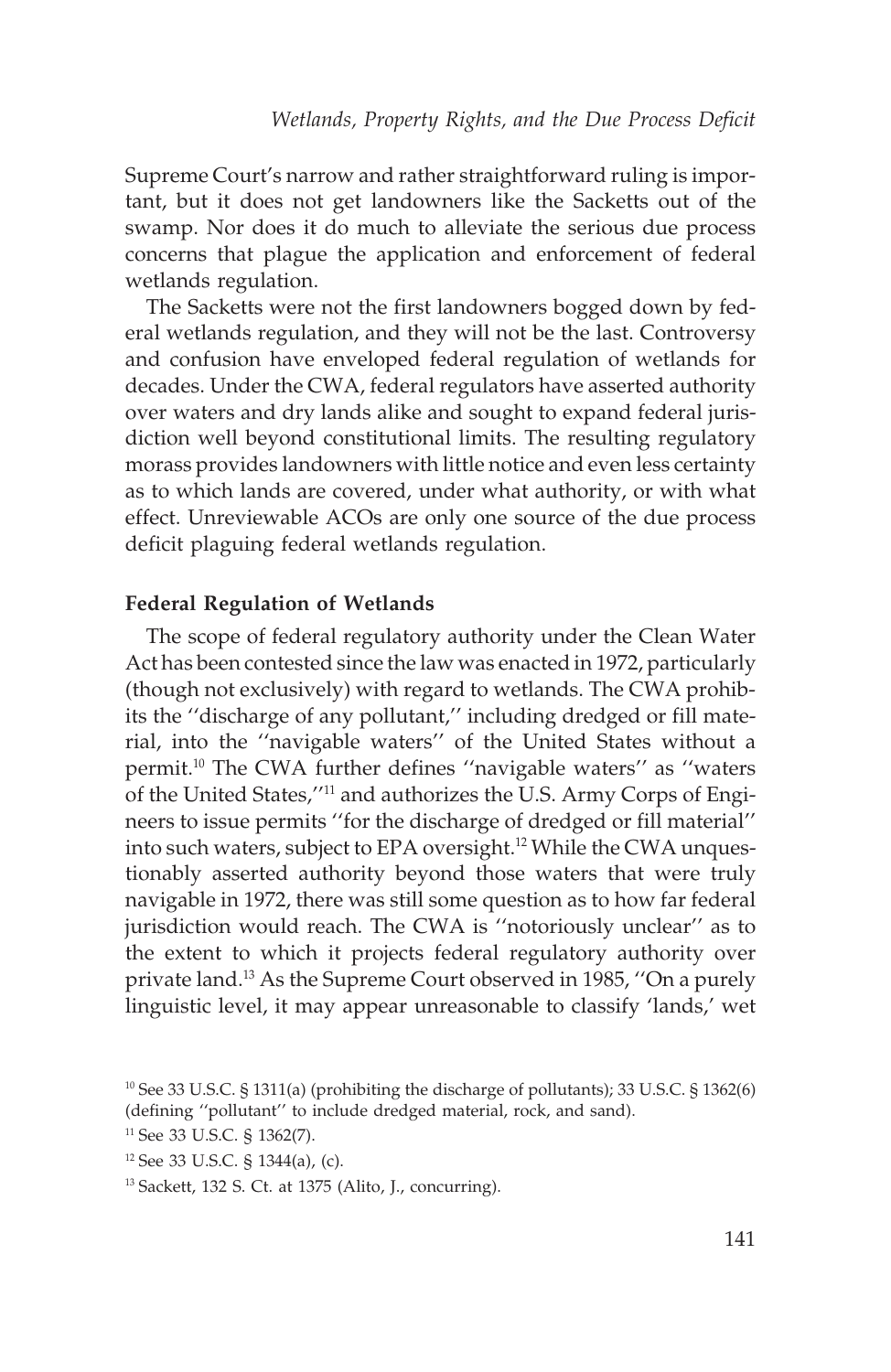or otherwise, as 'waters.' ''14 Yet that is precisely what has happened under the CWA.

From the outset, the two agencies entrusted with protecting the nation's ''waters'' disagreed on what this meant. The EPA insisted that ''waters'' included wetlands, but the Corps was not so sure. The latter promulgated regulations that did not purport to cover wetlands and many other intrastate waters.<sup>15</sup> Environmental groups shared the EPA's perspective and filed suit. In *Natural Resources Defense Council v. Callaway*, the U.S. District Court for the District of Columbia held that Congress ''asserted federal jurisdiction over the nation's waters to the maximum extent permissible under the Commerce Clause of the Constitution,'' which meant that at least some of the nation's wetlands were subject to federal control.16

Federal jurisdiction expanded in the wake of the *Callaway* decision, but it was still murky. In 1975, the Corps issued interim regulations slightly expanding the definition of ''waters.''17 Then, in 1982, the Corps and the EPA promulgated regulations defining ''waters of the United States'' to include *all* waters used for interstate commerce, *all* interstate waters and wetlands, *all* tributaries or impoundments of such waters, and ''all other waters'' and wetlands ''the use, degradation or destruction of which *could* affect interstate commerce,'' including those waters and wetlands that *could* be used for commercial, industrial, or recreational purposes.<sup>18</sup> As an estimated threequarters of wetlands are privately owned,<sup>19</sup> these regulations represented a dramatic expansion of federal regulatory authority over private land, as did subsequent agency manuals detailing what would constitute a ''wetland.''20 Even with the jurisdictional expansion, there were still questions as to what would constitute a ''water''

<sup>14</sup> United States v. Riverside Bayview Homes, Inc., 474 U.S. 121, 132 (1985).

<sup>15</sup> See 33 Fed. Reg. 12,119 (Apr. 3, 1974); see also Solid Waste Agency of N. Cook County v. U.S. Army Corps of Eng'rs., 531 U.S. 159, 168 (2001) (noting that the Corps originally adopted a narrow interpretation of its jurisdiction under the CWA).

<sup>16</sup> See 392 F.Supp. 685, 686 (D.D.C. 1975).

<sup>17</sup> 40 Fed. Reg. 31,320, 31,324 (July 25, 1975) (33 C.F.R. § 328.3(a)(3) (1988)).

<sup>18</sup> 33 C.F.R. § 328.3(a) (emphasis added).

<sup>&</sup>lt;sup>19</sup> See Jon Kusler, Wetlands Delineation: An Issue of Science or Politics?, Env't, Mar. 1992, at 29.

<sup>&</sup>lt;sup>20</sup> Particularly controversial was the wetland delineation manual released by the EPA in 1989, which greatly broadened the definition of what could constitute a wetland and expanded the amount of land covered from an estimated 100 million acres to 200 million acres. See Nancie G. Marzulla, The Property Rights Movement: How It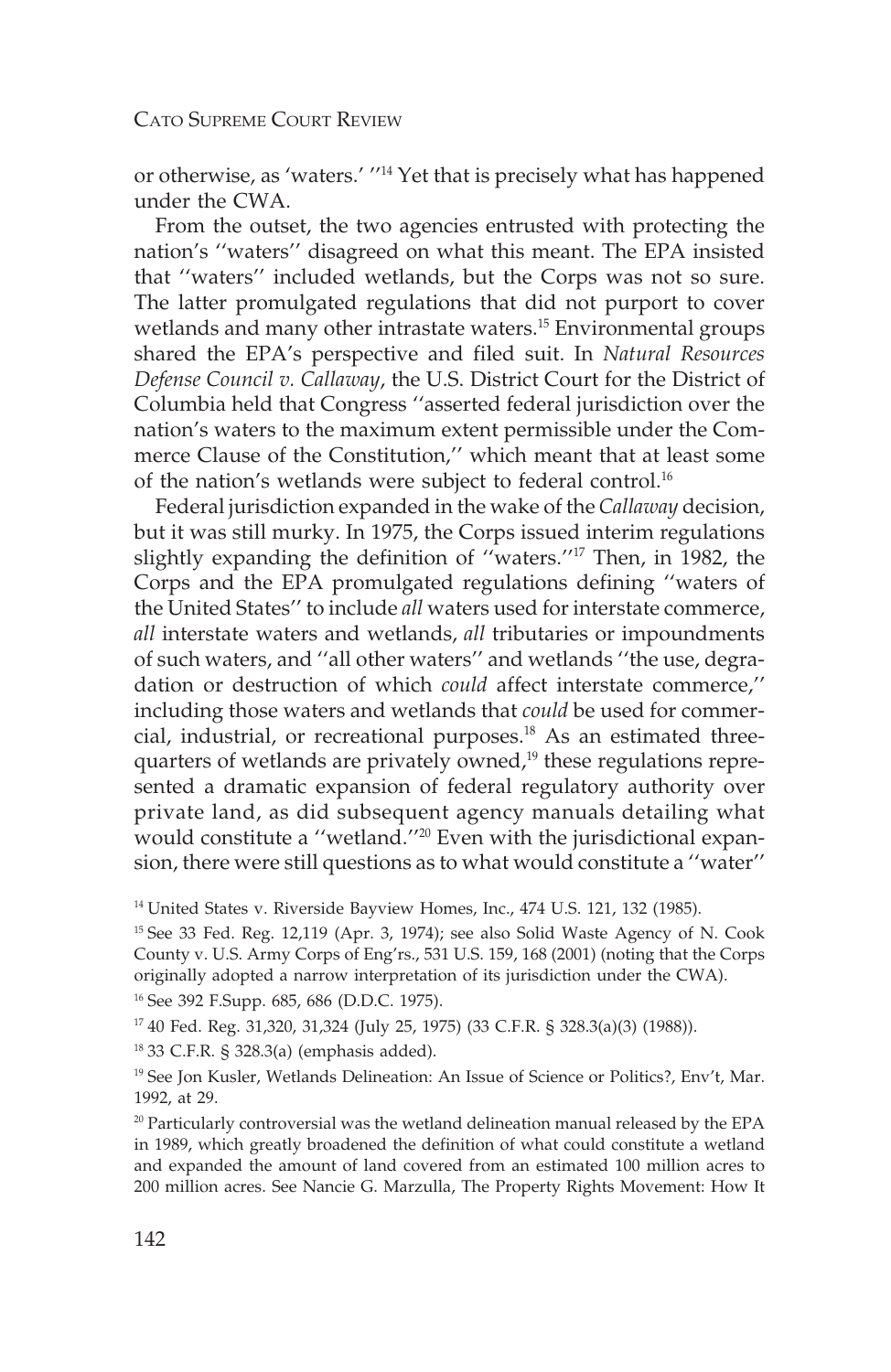or ''wetland,'' and different agencies offered different answers at different times.<sup>21</sup> Were that not enough, the agencies asserted that nearly any activity undertaken on regulated waters or wetlands could be subject to federal control, even riding a bike or walking. $22$ Any *de minimis* exception was due not to any limit on federal statutory authority, but bureaucratic grace.

Part of the problem for landowners is that a given parcel of land need not contain water or be particularly wet in order to be considered a ''wetland'' and thus part of the ''waters of the United States.''23 A more basic part of the problem is that the regulations promulgated by the Corps and EPA seem to extend beyond the scope of federal regulatory authority. The CWA was enacted pursuant to the Commerce Clause, which grants Congress the power to ''regulate Commerce... among the several states.''24 As interpreted by the modern Supreme Court, this clause grants Congress substantial power to regulate ''economic activity.'' Yet like all enumerated powers, it is subject to limits––limits neither the Corps nor the EPA made any effort to observe.

Early on, landowners challenged the Corps' regulations, but without much initial success—and without creating much regulatory certainty. In 1985, for example, the Supreme Court concluded that CWA regulatory authority extended to ''wetlands adjacent to navigable waters and their tributaries,'' but the Court said little more by way of defining the scope of permissible federal regulation.<sup>25</sup>

Began and Where It Is Headed, in Land Rights: The 1990s' Property Rights Rebellion, 17 (Bruce Yandle ed., 1995).

<sup>&</sup>lt;sup>21</sup> James Delong notes that between 1986 and 1994 the "basic definition of wetlands" used by the government changed at least six times.'' See James V. DeLong, Property Matters: How Property Rights are Under Assault––And Why You Should Care 134 (1997). See also U.S. General Accounting Office, GAO/RCED-98-150, Wetlands Overview: Problems with Acreage Data Persist (1998) (noting lack of uniform federal definition of what constitutes a ''wetland'' for the purpose of various federal programs).

 $22$  See 58 Fed. Reg. 45,008, 45,020 (Aug. 25, 1993) (asserting authority to regulate ''walking, bicycling, or driving a vehicle through a wetland'' because such activities could result in the ''discharge of dredged material.'').

<sup>23</sup> 33 U.S.C. § 1362.

<sup>24</sup> U.S. Const. art. I, § 8.

<sup>&</sup>lt;sup>25</sup> See United States v. Riverside Bayview Homes, Inc., 474 U.S. 121 (1985).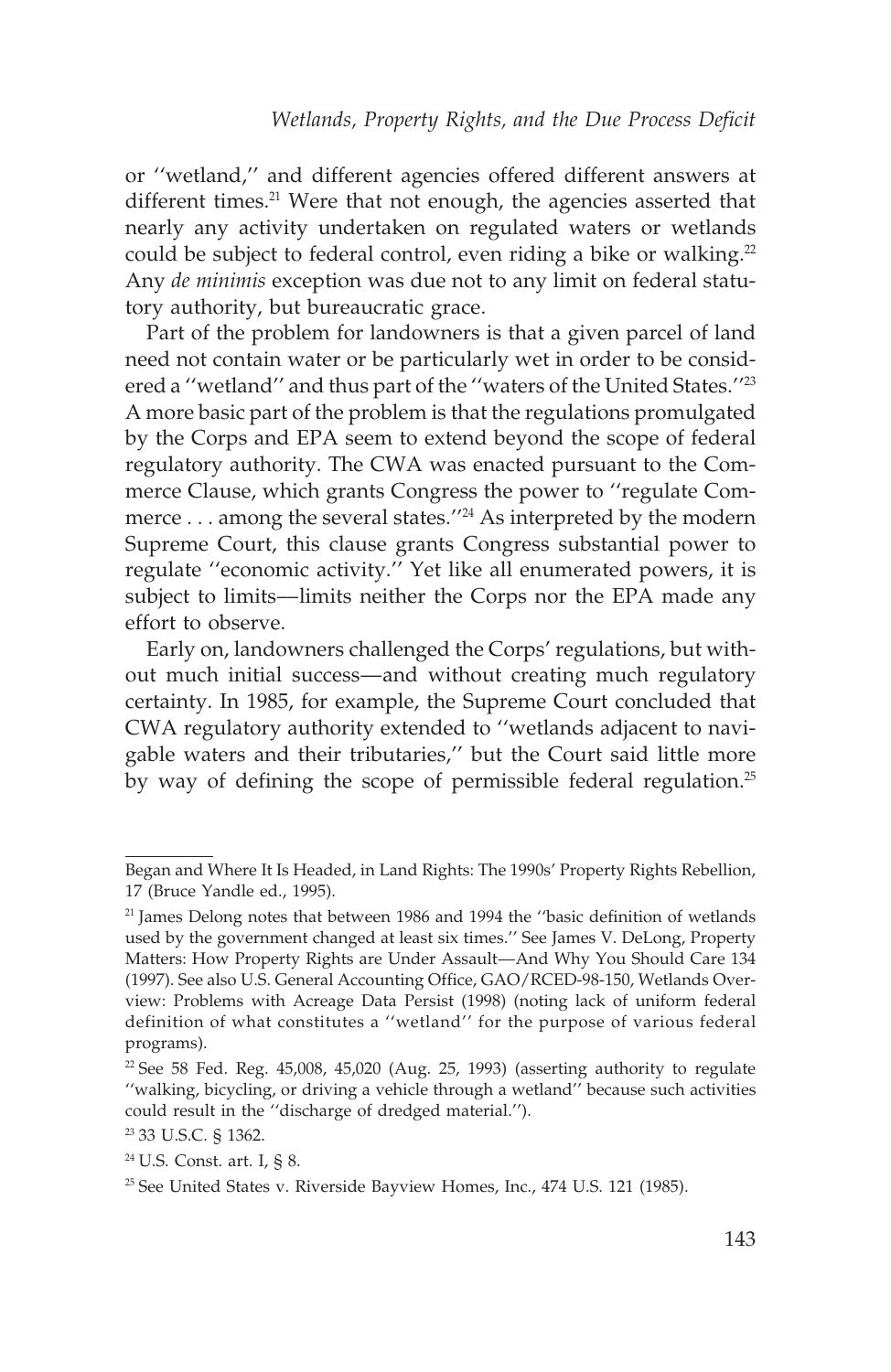Around the same time, the EPA and Corps began to assert federal regulatory jurisdiction even more aggressively, relying on nothing more than the potential presence of migratory birds.<sup>26</sup> Specifically, in 1986 the Corps issued the so-called migratory bird rule, which declared that the Corps' regulatory authority extended to intrastate waters (including wetlands) that, among other things, ''are or would be used as habitat" by migratory birds.<sup>27</sup> This so-called rule was not even a rule at all, as it was contained in a regulatory preamble and was issued without following the notice and comment procedures required by the Administrative Procedure Act.<sup>28</sup> The "rule" served nonetheless as a basis for the agencies' jurisdictional determinations.

Then, in 1995, in *United States v. Lopez*, a case having nothing to do with wetlands, the Supreme Court invalidated the Gun-Free School Zones Act, holding that in passing it, Congress had exceeded its authority under the Commerce Clause.<sup>29</sup> This decision reaffirmed that the federal government possesses only enumerated powers subject to judicially enforceable limits.<sup>30</sup> Under *Lopez*, the federal government can use its Commerce Clause authority to regulate the ''channels of interstate commerce'' and their use, the ''instrumentalities'' of and persons and things in interstate commerce, and those activities that "substantially affect" interstate commerce.<sup>31</sup> So construed, the commerce power is broad, but it is not infinite.

*Lopez* marked the first time the Court had invalidated a federal law on Commerce Clause grounds in 58 years. Commentators immediately recognized the potential vulnerability of federal wetland

<sup>27</sup> See 51 Fed. Reg. 41,217 (1986).

<sup>31</sup> See *id*. at 558–59.

 $26$  See, e.g., Nat'l Wildlife Fed'n. v. Laubscher, 662 F. Supp. 548 (S.D. Tex. 1987) ("a wetland visited by migratory birds is a wetland within the jurisdiction of the federal defendants''); see also Karol J. Ceplo, Land-Rights Conflicts in the Regulation of Wetlands, in Land Rights: The 1990s' Property Rights Rebellion, *supra* note 20, at 114–15.

<sup>&</sup>lt;sup>28</sup> See Solid Waste Agency v. United States Corps of Eng'rs (SWANCC), 531 U.S. 159, 164 n.1 (2001); see also Tabb Lakes v. United States, 715 F.Supp. 726 (E.D. Va. 1988), aff'd 885 F.2d 866 (4th Cir. 1989) (holding that Corps could not assert jurisdiction based migratory bird rule due to failure to follow notice and comment requirements). <sup>29</sup> United States v. Lopez, 514 U.S. 549 (1995).

<sup>&</sup>lt;sup>30</sup> *Id.* at 552 ("We start with first principles. The Constitution creates a Federal Government of enumerated powers.'').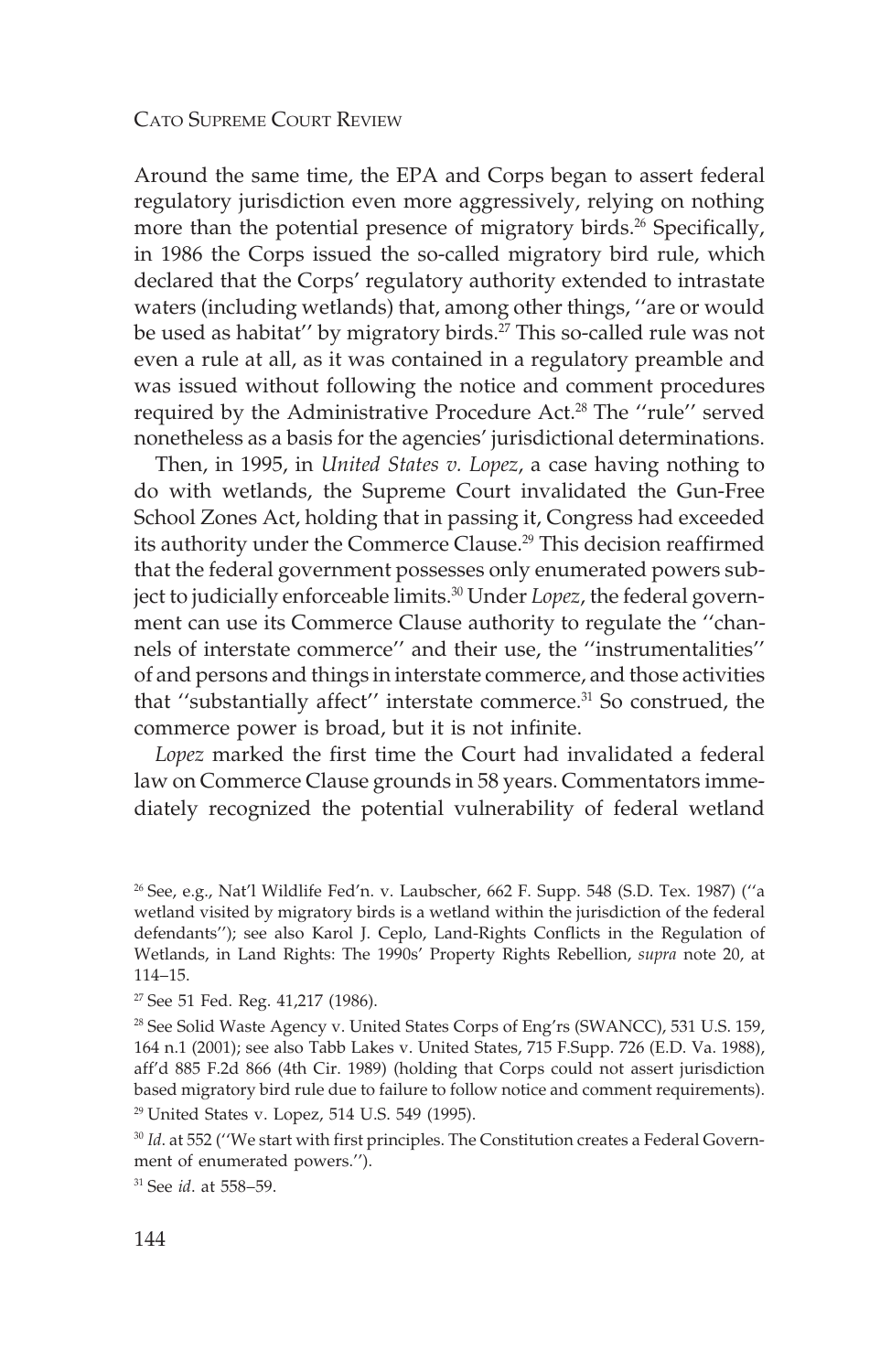regulations to constitutional challenge.32 Writing in *The Environmental Forum*, noted environmental law professor Richard Lazarus warned that the federal wetlands regulations then on the books were ''clearly out of bounds'' under *Lopez* and would need to be rewritten.<sup>33</sup> The commerce power unquestionably reached navigable-in-fact waters, such as major rivers and waterways, as well as those activities that have a ''substantial effect'' on interstate commerce. Yet the Corps and EPA sought to regulate far more. In particular, the regulations purported to reach those waters and wetlands with only a potential effect on commerce, let alone an actual and ''substantial'' one.34 Further, under the ''migratory bird rule,'' the agencies sought to reach isolated waters and wetlands due to nothing more than their potential use by migratory birds––a theory some commentators referred to as the "glancing goose" test.<sup>35</sup> Whether a wayward goose glanced longingly at a given parcel of land was a tenuous reed on which to establish federal jurisdiction.

Despite this and other warnings, the Corps and EPA were content to stand pat. No reevaluation of their jurisdiction was forthcoming. Unsurprisingly, litigation ensued. Most federal appellate courts, however, were not particularly sympathetic to commerce-based challenges to federal wetland regulations.<sup>36</sup> Fortunately for landowners, the Supreme Court saw things differently. In *Solid Waste Agency of Northern Cook County v. U.S. Army Corps of Engineers* (*SWANCC*) the Supreme Court rejected the Corps' claim of jurisdiction over

 $32$  See, e.g., David A. Linehan, Endangered Regulation: Why the Commerce Clause May No Longer Be Suitable Habitat for Endangered Species and Wetlands Regulation, 2 Tex. Rev. L. & Pol. 365 (1998); Lori J. Warner, The Potential Impact of *United States v. Lopez* on Environmental Regulation, 7 Duke Envtl. L. & Pol'y F. 321 (1997); see also Jonathan H. Adler, Wetlands, Waterfowl and the Menace of Mr. Wilson: Commerce Clause Jurisprudence and the Limits of Federal Wetland Regulation, 29 Envtl. L. 1, 5 (1999).

<sup>33</sup> Richard J. Lazarus, Corps Slips on *Lopez*, FWS Wins, Envtl. F., Mar.–Apr. 1998, at 8.  $34$  For more on the questionable constitutional validity of federal wetlands regulations as currently drafted, see Adler, *supra* note 32 at 30–40.

<sup>35</sup> DeLong, *supra* note 21, at 131–32.

<sup>36</sup> See, e.g., Hoffman Homes v. EPA, 999 F.2d 256 (7th Cir. 1993); United States v. Pozsgai, 999 F.2d 719 (3d Cir. 1993); Leslie Salt Co. v. United States, 55 F.3d 1388 (9th Cir. 1995); Solid Waste Ass'n of N. Cook County v. U.S. Army Corps of Eng'rs, 191 F.3d 845 (7th Cir. 1999). But see United States v. Wilson, 133 F.3d 251 (4th Cir. 1997).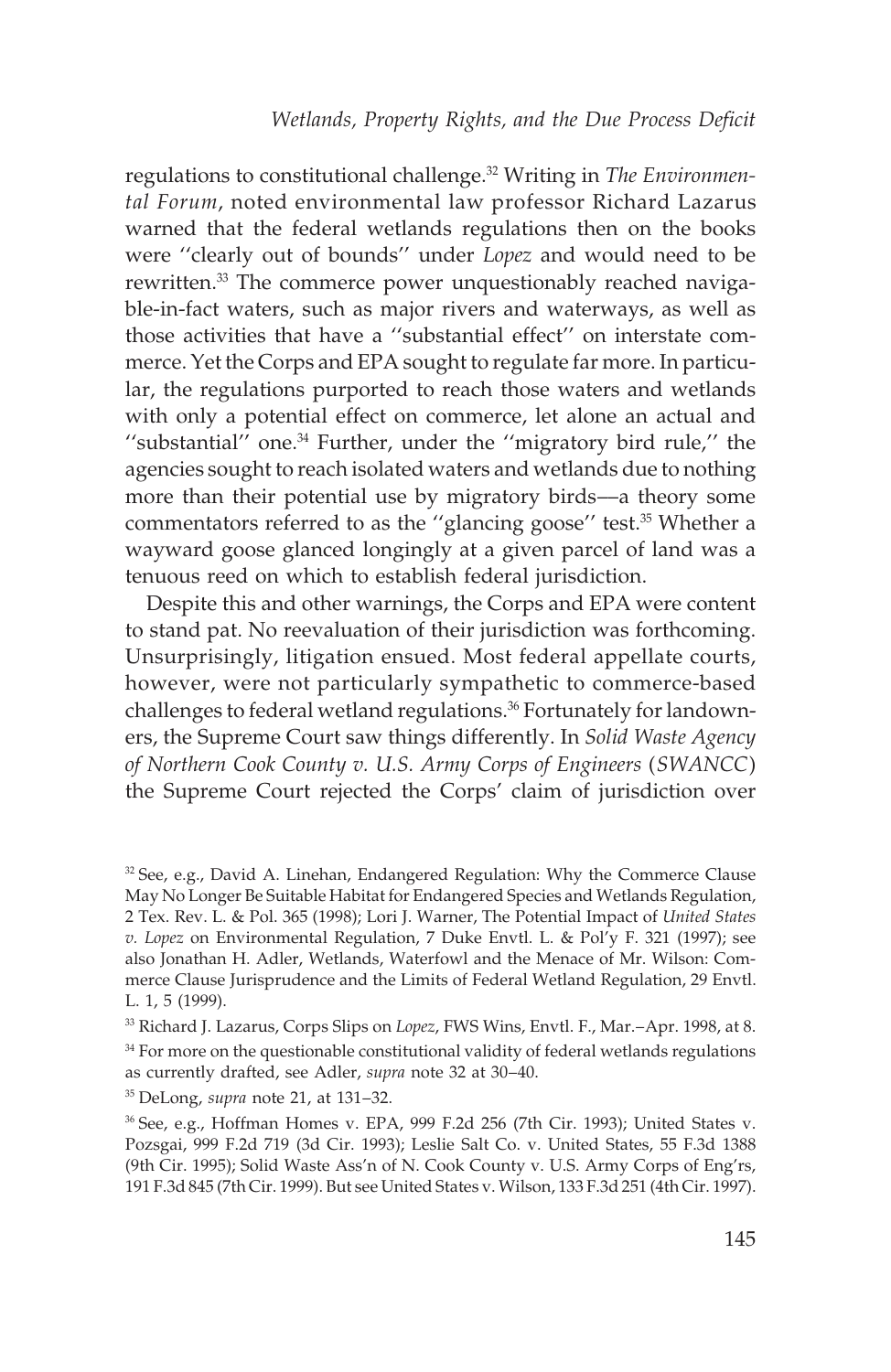several permanent and seasonal ponds due to the occasional presence of migratory birds.<sup>37</sup> These waters were neither adjacent to nor hydrologically connected to navigable waters. As a consequence, accepting the Corps' claim of jurisdiction ''invoke[d] the outer limits of Congress' power'' and could not be sustained.38 Citing such federalism concerns, the Court held that the CWA does not confer federal regulatory jurisdiction over isolated, intrastate waters, and the Corps' jurisdictional regulations ''as clarified and applied to petitioner's balefill site pursuant to the 'Migratory Bird Rule' exceeds the authority granted'' to the Corps under the CWA.39

The Corps and EPA remained undaunted. $40$  The agencies briefly considered revising their jurisdictional regulations to account for the *SWANCC* decision, but then had better ideas.<sup>41</sup> As Chief Justice John Roberts would note the next time CWA jurisdiction came before the Court, instead of ''refining its view of its authority'' in light of *SWANCC*, ''the Corps chose to adhere to its essentially boundless view of the scope of its power.''42 With the old regulations still on the books, and the Corps and EPA continuing to assert broad regulatory authority, lower courts continued to split over the federal government's regulatory reach. Despite the existence of nationally applicable regulations, there was little uniformity in the application or enforcement of the relevant rules, and no more certainty as to the scope of federal regulatory jurisdiction.<sup>43</sup>

<sup>37</sup> 531 U.S. 159 (2001).

<sup>38</sup> *Id*. at 172.

<sup>39</sup> *Id*. at 174. For more on the *SWANCC* decision, see Jonathan H. Adler, The Ducks Stop Here? The Environmental Challenge to Federalism, 9 Sup. Ct. Econ. Rev. 205 (2001). <sup>40</sup> See, e.g., Memorandum from Gary S. Guzy, General Counsel, U.S. EPA, & Robert M. Andersen, Chief Counsel, U.S. Army Corps of Eng'rs, Supreme Court Ruling Concerning CWA Jurisdiction over Isolated Waters (Jan. 19, 2001).

<sup>41</sup> See Advance Notice of Proposed Rulemaking on the Clean Water Act Regulatory Definition of ''Waters of the United States,'' 68 Fed. Reg. 1991 (Jan. 15, 2003); Eric Pianin, EPA Scraps Changes to Clean Water Act: Plans Would Have Reduced Protection, Wash. Post, Dec. 17, 2003, at A20.

<sup>42</sup> See Rapanos v. United States, 547 U.S 715, 758 (Roberts, C.J., concurring).

<sup>43</sup> See Robert W. Adler, The Law at the Water's Edge: Limits to ''Ownership'' of Aquatic Ecosystems, in Wet Growth: Should Water Law Control Land Use? 201, 228 (Craig Anthony (Tony) Arnold ed., 2005) (jurisdictional reach after *SWANCC* was ''perhaps as uncertain as it has been since the *Callaway* decision in 1975'').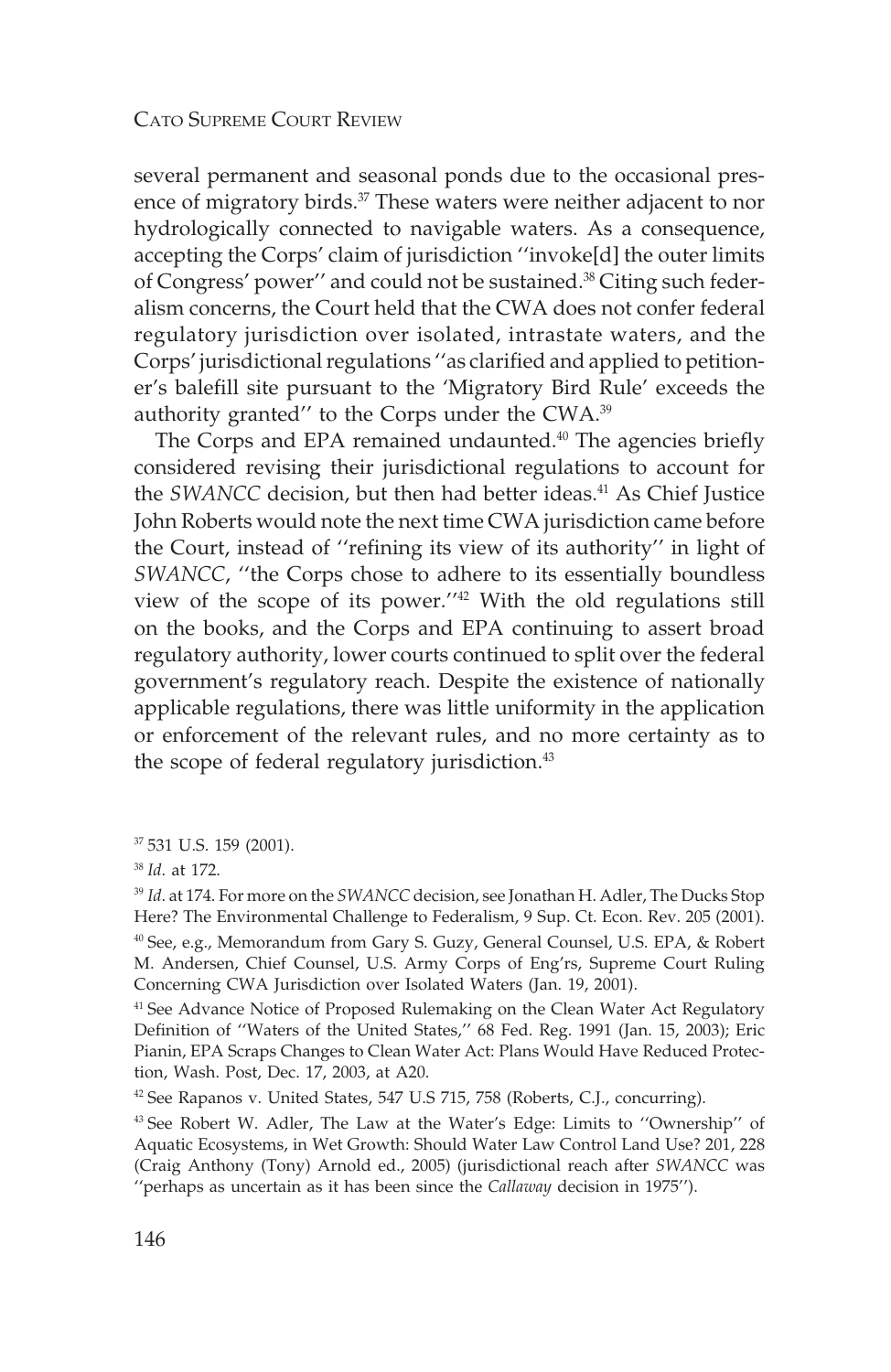In 2006, the Supreme Court again considered and rejected the Corps and EPA theories of regulatory jurisdiction under the CWA. In *Rapanos v. United States* the Court considered the application of the CWA to properties with tenuous connections to navigable-infact waters.<sup>44</sup> One of the parcels in question was over 10 miles from the nearest navigable waterway.<sup>45</sup> The Corps nonetheless claimed jurisdiction because water from wetlands on the site drained into a ditch that drained into a creek that, in turn, flowed into a navigable river.46 For knowingly depositing fill material on his land without a federal permit, John Rapanos faced criminal prosecution, up to five years in jail, and hundreds of thousands of dollars in fines.<sup>47</sup>

In rejecting the bases upon which the Corps asserted jurisdiction over Rapanos's parcel, a majority of the Court reaffirmed that federal regulatory authority is subject to outer limits and that the CWA should be construed narrowly as a result. Four justices sought to limit the CWA to those waters and wetlands with a relatively permanent or "continuous surface connection" to navigable waters,<sup>48</sup> while Justice Anthony Kennedy would have required identification of only a ''significant nexus'' between a given intrastate water or wetland and navigable waters.<sup>49</sup> In this regard, the Court reaffirmed the reasoning of *SWANCC* that ''waters of the United States'' extend only to those waters and wetlands that have a ''significant nexus'' and are ''inseparably bound up with the 'waters' of the United States<sup>"50</sup>

<sup>45</sup> Rapanos, 547 U.S. at 720 (Scalia, J., plurality).

<sup>49</sup> *Id*. at 759 (Kennedy, J., concurring in the judgment).

<sup>44</sup> Rapanos v. United States, 547 U.S. 715 (2006). For more on the *Rapanos* decision and its effects, see Jonathan H. Adler, Reckoning with *Rapanos*: Revisiting ''Waters of the United States'' and the Limits of Federal Wetland Regulation, 14 Mo. Envtl. L. & Pol'y Rev. 1 (2006); Jonathan H. Adler, Once More, With Feeling: Reaffirming the Limits of Clean Water Act Jurisdiction, The Supreme Court and the Clean Water Act: Five Essays (L Kinvin Wroth ed., 2007), available at http://www.vjel.org/books/ pdf/PUBS10004.pdf.

<sup>46</sup> *Id*. at 725.

<sup>47</sup> *Id*. at 721.

<sup>48</sup> *Id*. at 739–42.

<sup>50</sup> SWANCC, 531 U.S. at 168 (quoting United States v. Riverside Bayview Homes, 474 U.S. 121, 134 (1985)); see also Rapanos, 547 U.S. at 758 (Scalia, J., plurality) (noting ''significant nexus'' requirement of *SWANCC*).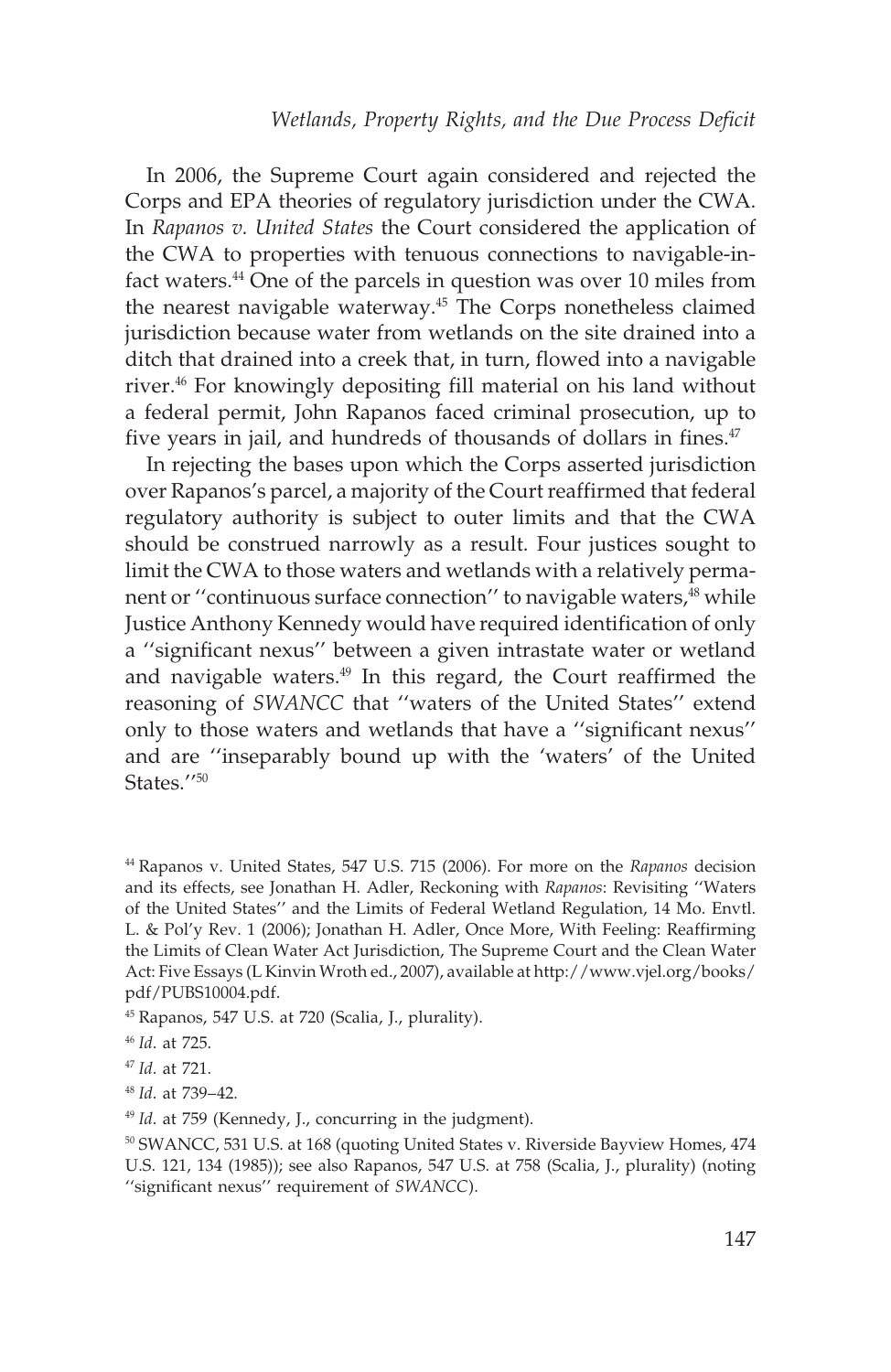Again the Corps and EPA suffered a defeat, and again they failed to respond. Even though the Court's controlling opinion suggested the issuance of clarifying regulations, and two justices wrote separately to urge the same, the Corps and EPA have continued to rely on decades-old jurisdictional rules, the application of which has been twice rejected by the Supreme Court. Instead of clarifying their regulations, they have issued a series of guidance documents, final and otherwise, that do little to resolve the underlying confusion about the extent to which private land use is subject to regulation under the CWA.51 As Justice Samuel Alito noted in *Sackett*, ''far from providing clarity and predictability, the agency's latest informal guidance advises property owners that many jurisdictional determinations concerning wetlands can only be made on a case-by-case basis by EPA field staff.''52 Indeed, despite *SWANCC* and *Rapanos*, both agencies continue to assert a near-boundless conception of the scope of their own authority.<sup>53</sup>

Given this history, it is no wonder that landowners in the Sacketts' position would be left uncertain whether the Corps and EPA could claim federal jurisdiction over their land. Wetland characteristics may be necessary for the CWA to apply to a given plot of land, but they are not sufficient. A parcel must still have a ''significant nexus'' to the ''waters of the United States'' for it to be subject to federal control. In the absence of clarifying regulations, such determinations

<sup>51</sup> See, e.g., U.S. Envtl. Prot. Agency & U.S. Army Corps of Eng'rs, Clean Water Act Jurisdiction Following the U.S. Supreme Court's Decision in *Rapanos v. United States* and *Carabell v. United States* (June 5, 2007); U.S. Envtl. Prot. Agency & U.S. Army Corps of Eng'rs, Clean Water Act Jurisdiction Following the U.S. Supreme Court's Decision in *Rapanos v. United States* and *Carabell v. United States* (Dec. 2, 2008); Draft Guidance from the EPA and the U.S. Army Corps of Eng'rs on Identifying Waters Protected by the Clean Water Act, (May 2, 2011), http://water.epa.gov/lawsregs/ guidance/wetlands/upload/wous;usguidance;us4-2011.pdf.

<sup>52</sup> Sackett, 132 S. Ct. at 1375 (Alito, J., concurring) (citing Brief of Amicus Curiae The Competitive Enterprise Institute in Support of Petitioners at 7–13, Sackett v. EPA, 132 S. Ct. 1367 (2012) (No. 10-1062), 2011 U.S. S. Ct. Briefs LEXIS 1672).

<sup>53</sup> See, e.g., Richard E. Glaze, Jr., Rapanos Guidance III: ''Waters'' Revisited, 42 Envtl. L. Rep. 10,118, 10,118 (2012) (draft Corps-EPA guidance ''would provide the agencies a basis for exercising broader authority over the nation's waters than current policy supports''); Diedre G. Duncan & Kerry L. McGrath, EPA and U.S. Army Corps Seek to Expand Jurisdiction under the Clean Water Act, Engage, Mar. 2012, at 64 (draft Corps-EPA guidance would ''expand'' agency jurisdiction under CWA).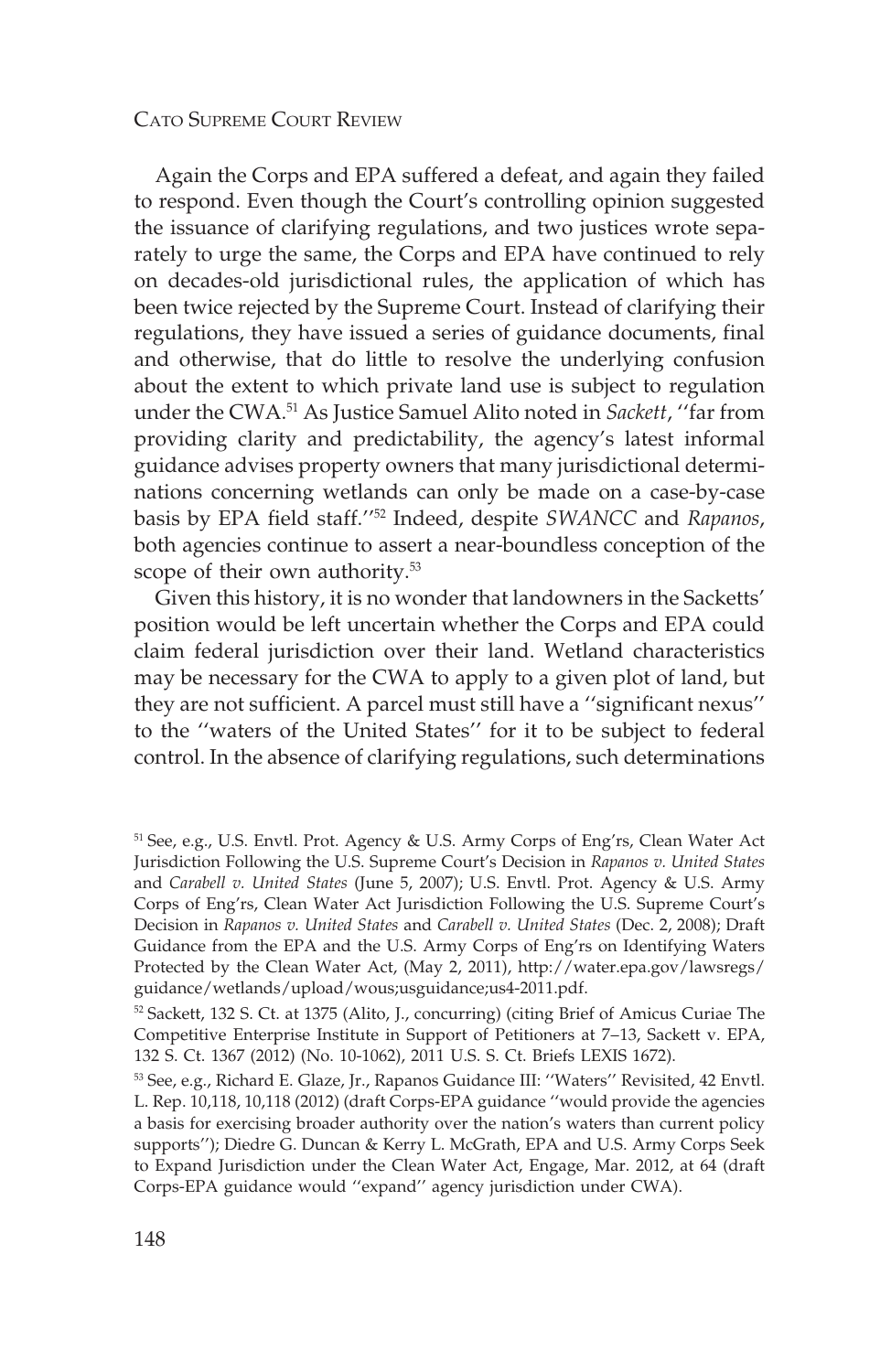can be made only on a case-by-case basis.<sup>54</sup> Given both agencies' history of overzealous assertions of their own authority, one could excuse landowners for doubting the jurisdictional claim made by an agency enforcer—yet acting on such doubts could have serious legal and financial consequences, as the Sacketts discovered.

#### **Enforcing the Clean Water Act**

When faced with an alleged CWA violation, such as the discharge of fill material onto a jurisdictional wetland without a permit, the EPA has several enforcement options. First, the agency may initiate a civil or criminal enforcement action in federal court.<sup>55</sup> Second, it may seek to impose administrative penalties on the alleged violator, after providing an opportunity for a hearing.<sup>56</sup> Of note, if the EPA pursues either of these first two options, the alleged violator is guaranteed notice and an opportunity to be heard before any penalties or other serious consequences attach.

The EPA's third option is to issue an administrative compliance order (ACO) that sets forth the nature of the alleged CWA violation and identifies those actions necessary for the alleged violator to come into compliance.<sup>57</sup> Under the CWA, an ACO may be issued ''on the basis of any information available'' to the EPA administrator.58 There is no hearing or other adjudication before an ACO is issued, nor may a landowner obtain an agency hearing afterwards. Although an ACO is not self-executing—the EPA must bring an enforcement action in federal court to enforce it—failing to comply with an ACO is itself subject to penalties equal to those imposed for violating the relevant provisions of the CWA.<sup>59</sup> In the Sacketts' case, they were informed that violating the EPA's ACO could result in ''civil penalties of up to \$32,500 per day of violation.''60

<sup>54</sup> Rapanos, 547 U.S. at 782 (Kennedy, J., concurring in the judgment); *id*. at 758 (Roberts, C.J., concurring).

- <sup>55</sup> See 33 U.S.C. § 1319(b).
- <sup>56</sup> See 33 U.S.C. § 1319(g).
- <sup>57</sup> See 33 U.S.C. § 1319(a).
- <sup>58</sup> See 33 U.S.C. § 1319(a)(3).

<sup>59</sup> See 33 U.S.C. § 1319(d); see also Sackett, 132 S. Ct. at 1372 (''according to the Government's current litigating position, the order exposes the Sacketts to double penalties in a future enforcement proceeding.'').

<sup>60</sup> See Sackett, 622 F.3d at 1141. By the time this case reached the Supreme Court, however, the maximum fine had been increased to \$37,500 per day. See *supra* note 2.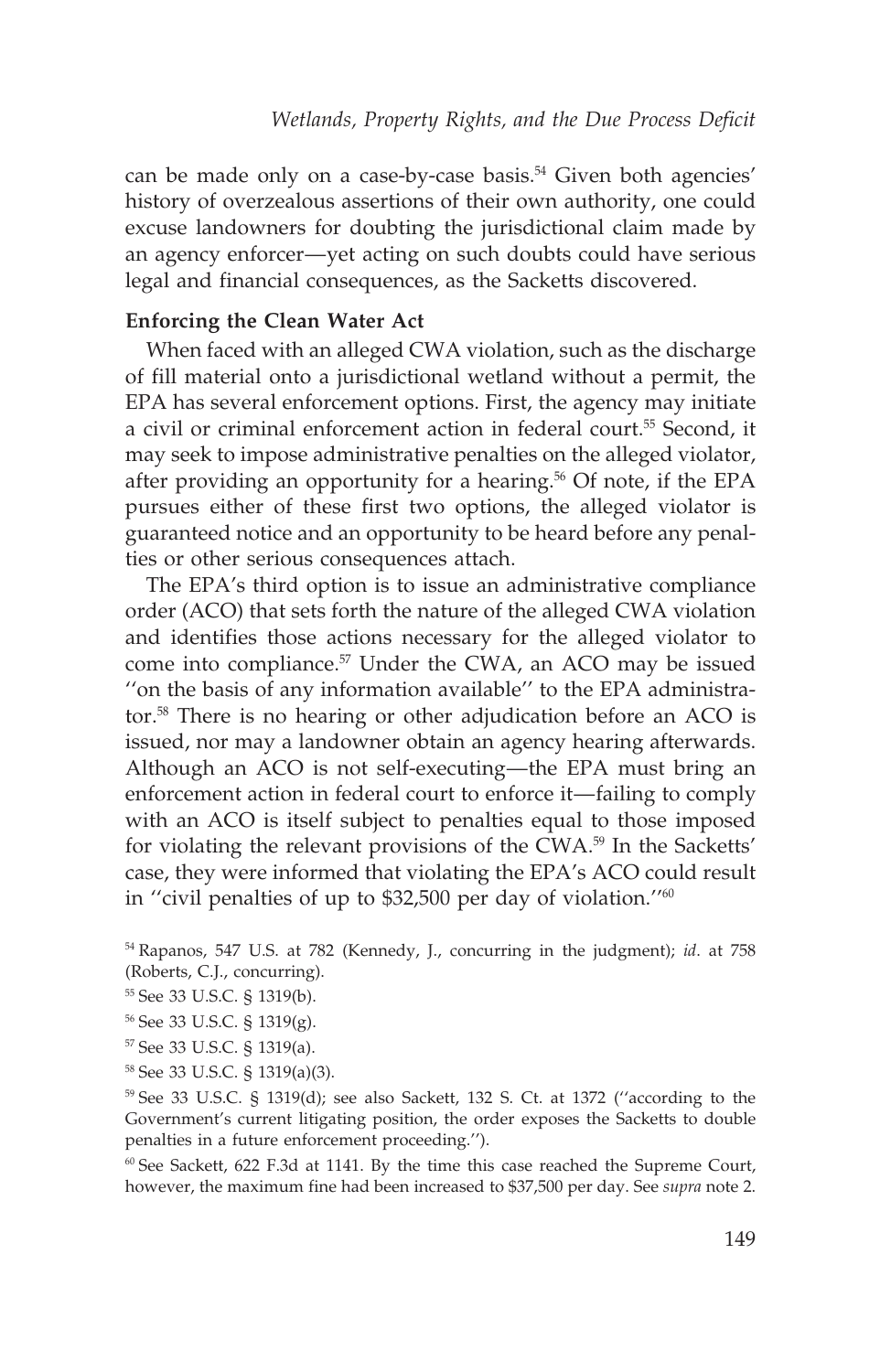The EPA maintained that ACOs are not final agency actions reviewable in federal court unless and until the agency elects to pursue an enforcement action. Before the Ninth Circuit, and again in their petition for certiorari, the Sacketts claimed that the CWA-ACO regime violated their due process rights. Specifically, they argued that, under the Fifth Amendment's Due Process Clause, they were constitutionally entitled to some form of judicial review of the ACO. Otherwise, they would be left with a Hobson's Choice because the only way to challenge the EPA's assertion of authority would be to violate the ACO at risk of substantial penalties—penalties that derived from violating an ACO, which could, in turn, be based on a mere scintilla of evidence.<sup>61</sup>

The Ninth Circuit rejected the Sacketts' due process argument, but not without some concern. ''If the CWA is read in the literal manner the Sacketts suggest, it could indeed create a due process problem," the court explained. $62$  As written, the CWA would seem to provide that the Sacketts could be penalized for violating an ACO that was issued without a hearing of any sort on the basis of ''any information available,'' even if they had not violated the CWA itself. Such an interpretation would have raised serious constitutional questions, so the Ninth Circuit announced it would ''decline to interpret the CWA" as written.<sup>63</sup> Instead, the court explained, it would read the CWA to provide that the EPA could bring an enforcement action to enforce an ACO only if the agency also alleged a violation of the act itself, and that a court could assess civil penalties for violating an ACO only if ''the EPA also proves, by a preponderance of the evidence, that the defendants actually violated the CWA in the manner alleged."<sup>64</sup> So construed, the Ninth Circuit concluded, the CWA's preclusion of pre-enforcement judicial review of ACOs did not violate due process.

The Ninth Circuit had acknowledged the Sacketts' due process concerns, but still left them in a difficult position. Refusal to comply

<sup>63</sup> *Id*.

<sup>64</sup> *Id*.

<sup>61</sup> See Sandefur, *supra* note 3; Christopher M. Wynn, Facing a Hobson's Choice? The Constitutionality of the EPA's Administrative Compliance Order Enforcement Scheme under the Clean Air Act, 62 Wash. & Lee L. Rev. 1879, 1896 (2005). <sup>62</sup> Sackett, 622 F.3d at 1145.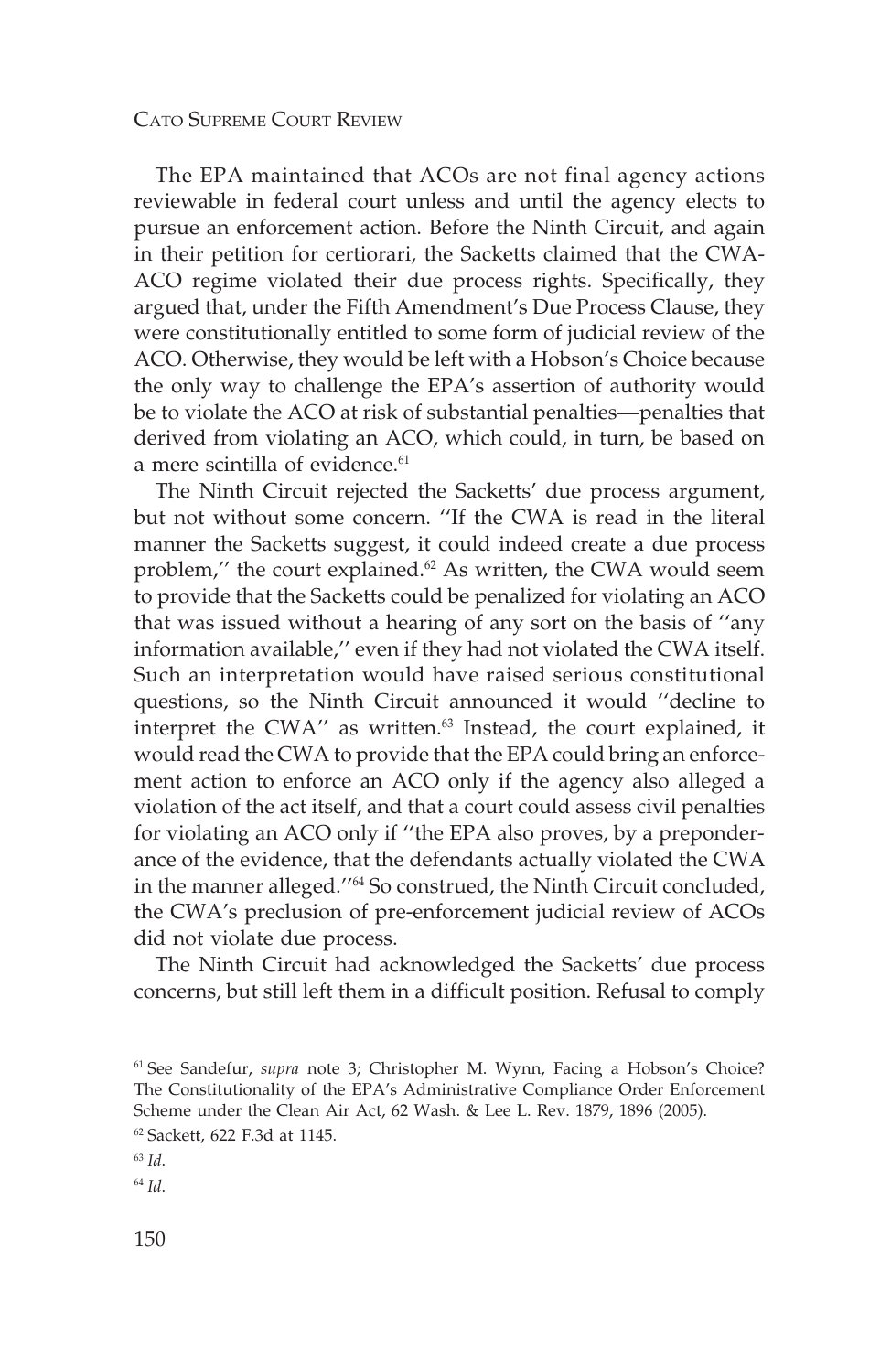with the ACO could still bring substantial penalties—penalties that would continue to accrue unless and until they complied with all of its terms or the EPA brought a civil action against them. Although the Sacketts maintained their land was beyond the scope of EPA jurisdiction, the incentive to settle would be overwhelming for people of ordinary means, as they had few other options. Nonetheless, the Ninth Circuit concluded that the potential penalties were not ''so onerous as to 'foreclose all access to the courts' and 'create a constitutionally intolerable choice.'''65

As the Ninth Circuit saw it, the Sacketts retained the option to ''seek a permit to fill their property and build a house.''66 A permit denial, unlike an ACO in its view, would be a final agency action immediately appealable in court.<sup> $67$ </sup> Yet the Army Corps of Engineers would not accept a permit application from the Sacketts unless and until they complied with the ACO.<sup>68</sup> Moreover, applying for a permit is no small matter. Obtaining an individual permit from the Corps can take years and cost tens (if not hundreds) of thousands of dollars.<sup>69</sup> Furthermore, to apply for a permit would be to accept the very claim the Sacketts sought to contest: that their land was subject to the regulatory jurisdiction of the  $CWA$ .<sup>70</sup>

In their petition for certiorari, the Sacketts focused on the alleged due process violation.<sup>71</sup> Not only had the Ninth Circuit denied them the opportunity to challenge the EPA's ACO and the fines for noncompliance with the ACO, but the CWA would continue to accumulate so long as the EPA wished to wait. This scenario, the Sacketts maintained, presented them with a ''constitutionally intolerable

<sup>65</sup> *Id*. at 1146 (quoting Thunder Basin Coal Co. v. Reich, 510 U.S. 200, 218 (1994)).

<sup>67</sup> *Id*.

<sup>68</sup> Sackett, 132 S. Ct. at 1372.

 $69$  See David Sunding & David Zilberman, The Economics of Environmental Regulation by Licensing: An Assessment of Recent Changes to the Wetland Permitting Process, 42 Nat. Resources. J. 59, 74–76 (2002).

 $70$  As the Court also noted, "The remedy for denial of action that might be sought from one agency does not ordinarily provide an 'adequate remedy' for action already taken by another agency.'' Sackett, 132 S. Ct. at 1372.

<sup>71</sup> Petition for Writ of Certiorari, Sackett v. EPA, 132 S. Ct. 1367 (2012) (No. 10-1062), 2011 U.S. S. Ct. Briefs LEXIS 851; See Schiff, *supra* note 3, at ...

<sup>66</sup> *Id*.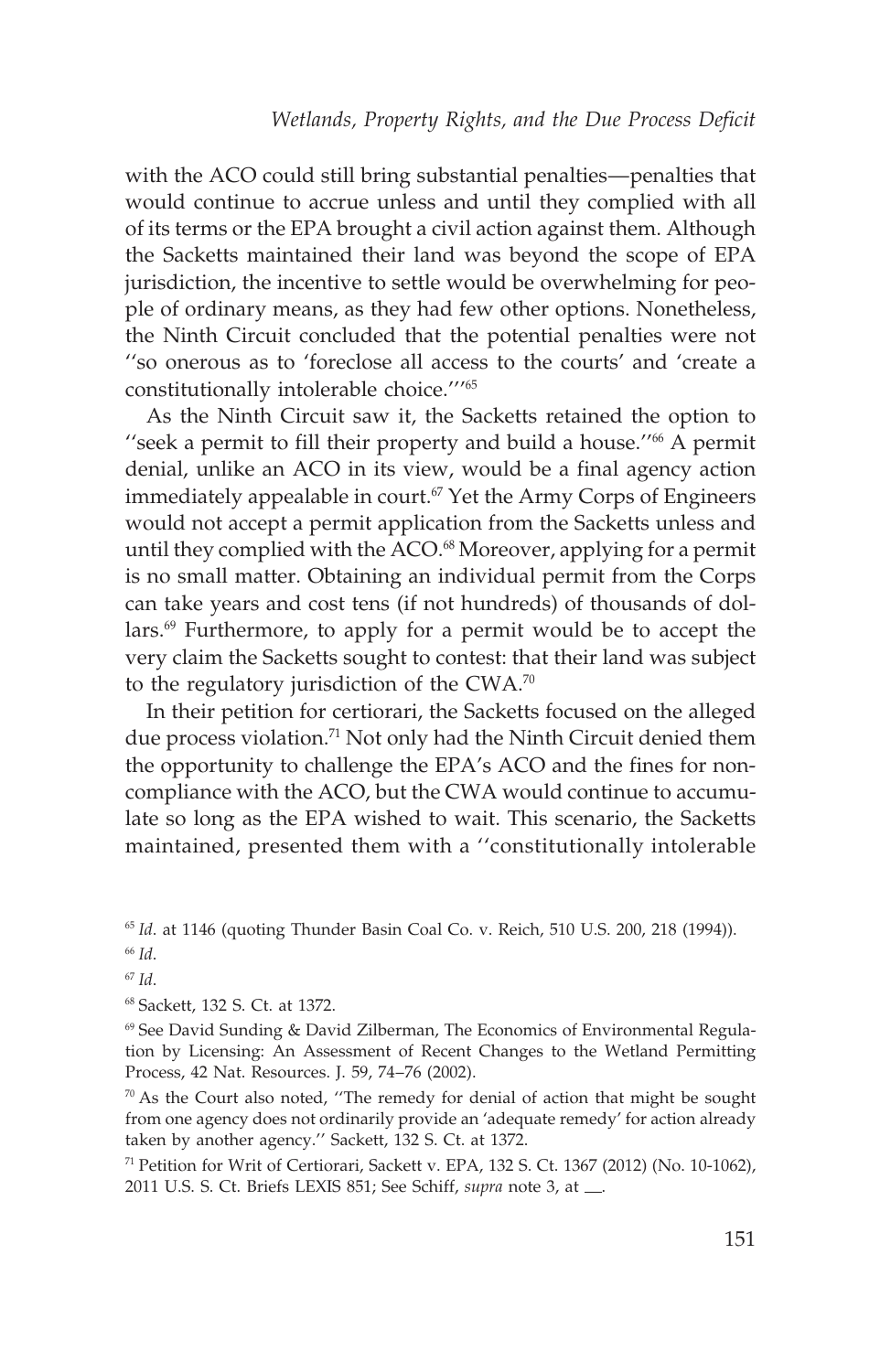choice'' between seeking to vindicate their rights and risking substantial financial liability.<sup>72</sup> As the Court had long maintained, due process of law is violated if the ''practical effect of coercive penalties for noncompliance'' is to ''foreclose all access to the courts.''73 As the Court had observed in 2010, ''We normally do not require plaintiffs to 'bet the farm . . . by taking the violative action' before 'testing the validity of the law.' ''74

However important the due process questions were, they did not attract the Court's attention—at least not enough to engender serious consideration. In agreeing to hear the case, the Supreme Court reformulated the questions presented, adding a preliminary question about whether the CWA actually precluded judicial review as the EPA maintained and lower courts had held. Specifically, the Court asked the parties to answer the question, ''May petitioners seek preenforcement judicial review of the administrative compliance order pursuant to the Administrative Procedure Act, 5 U. S. C. §704?''75

That the Court added a preliminary statutory question should not have been surprising. The Court has gone out of its way to avoid addressing due process questions arising from regulatory enforcement, denying certiorari in cases raising similar due process claims under other environmental statutes. The Court's refusal to hear *Tennessee Valley Authority v. Whitman*<sup>76</sup> had been particularly surprising. In *TVA*, the U.S. Court of Appeals for the Eleventh Circuit had held a similar ACO regime under the Clean Air Act was unconstitutional because the orders were issued without providing regulated parties a sufficient opportunity to be heard.<sup>77</sup> As the Eleventh Circuit saw it, ACOs have the force of law, yet could be issued ''on the basis of

<sup>72</sup> Petition for Writ of Certiorari at 7, Sackett v. EPA, 132 S. Ct. 1367 (2012) (No. 10- 1062), 2011 U.S. S. Ct. Briefs LEXIS 851 (quoting Thunder Basin Coal Co. v. Reich, 510 U.S. 200, 218 (1994)).

 $^{73}$  Thunder Basin Coal Co. v. Reich, 510 U.S. 200, 218 (1994) (citing Ex parte Young, 209, U.S. 123, 148 (1908)).

<sup>74</sup> Free Enter. Fund v. Pub. Co. Accounting Oversight Bd., 130 S. Ct. 3138, 3151 (2010) (citations omitted).

<sup>75</sup> Sackett v. EPA, 131 S. Ct. 3092 (2011) (granting cert.).

<sup>76</sup> Leavitt v. TVA, 541 U.S. 1030 (2004) (denying cert.).

<sup>77</sup> TVA v. Whitman, 336 F.3d 1236 (11th Cir. 2003).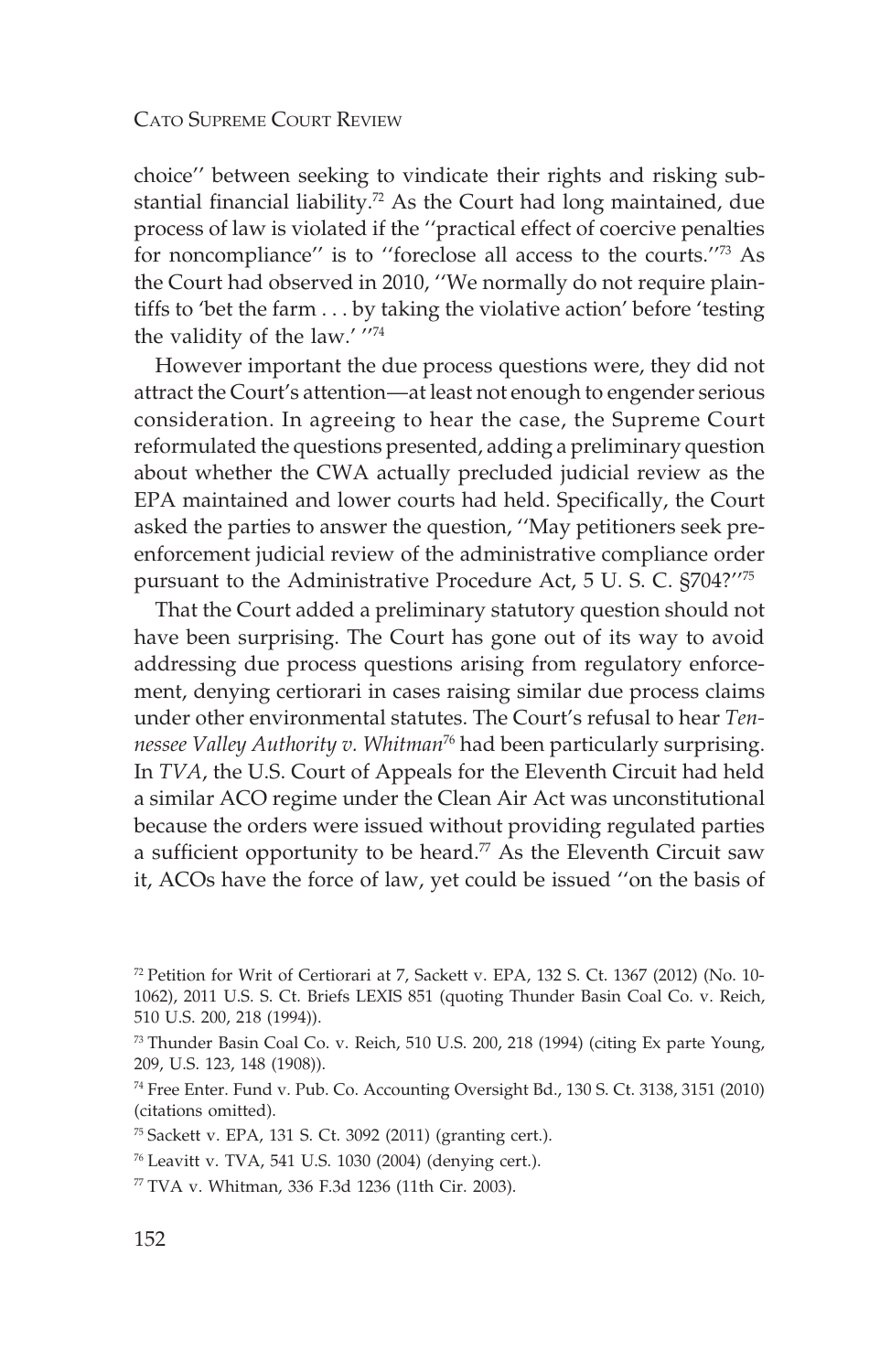any information available" (much like ACOs under the CWA).<sup>78</sup> The Court had also turned away efforts by General Electric, to challenge administrative orders under the Comprehensive Environmental Response, Compensation, and Liability Act (a.k.a. "Superfund").<sup>79</sup> If the Court had wished to address the due process question, it had been given plenty of opportunities.

Although some on the Court may have been concerned about the due process implications of the CWA regulatory regime, $80$  the Court in the end saw no need to reach that far. Rather, a unanimous Court was able to resolve the case on narrow statutory grounds, relying on the Administration Procedure Act and well-established administrative law principles—all without expressly considering the Sacketts' due process concerns. The ACO had all the characteristics of a "final agency action" in that it "determined" the Sacketts' "rights or obligations'' by exposing the Sacketts to double penalties for violating the CWA and imposing upon them an obligation to restore the site in accordance with the EPA's commands.<sup>81</sup> Further, the ACO marked the ''consummation'' of the EPA's decisionmaking. This factor was enough to establish that the ACO could be subject to judicial review. Contrary to the reading of the Ninth Circuit, nothing in the CWA expressly precluded a suit challenging the ACO, and the Court was not going to read such a limit into the CWA's text. The APA embodies a presumption of reviewability, and this presumption was enough to overcome statutory silence on the preclusion of review.

But what if the CWA had not been silent on the question? What if the CWA had expressly precluded pre-enforcement review of ACOs? This is not an idle question. Other environmental statutes expressly preclude judicial review of compliance orders, and some commentators have urged Congress to amend the CWA so as to

<sup>78</sup> *Id.* at 1258. Because the Court concluded that it would be unconstitutional for ACOs to have the force of law, it concluded an ACO should *not* be considered final agency action, and should be treated as legally inconsequential. *Id.* at 1260.

<sup>79</sup> See Gen. Elec. Co. v. Jackson, 610 F.3d 110 (D.C. Cir., 2010), cert. denied, 131 S. Ct. 2959 (2011).

<sup>80</sup> See, e.g., Sackett, 132 S. Ct. at 1375 (Alito, J., concurring).

<sup>81</sup> Sackett, 132 S. Ct. at 1372–72 (quoting Bennet v. Spear, 520 U.S. 154, 178 (1997)) (citation omitted).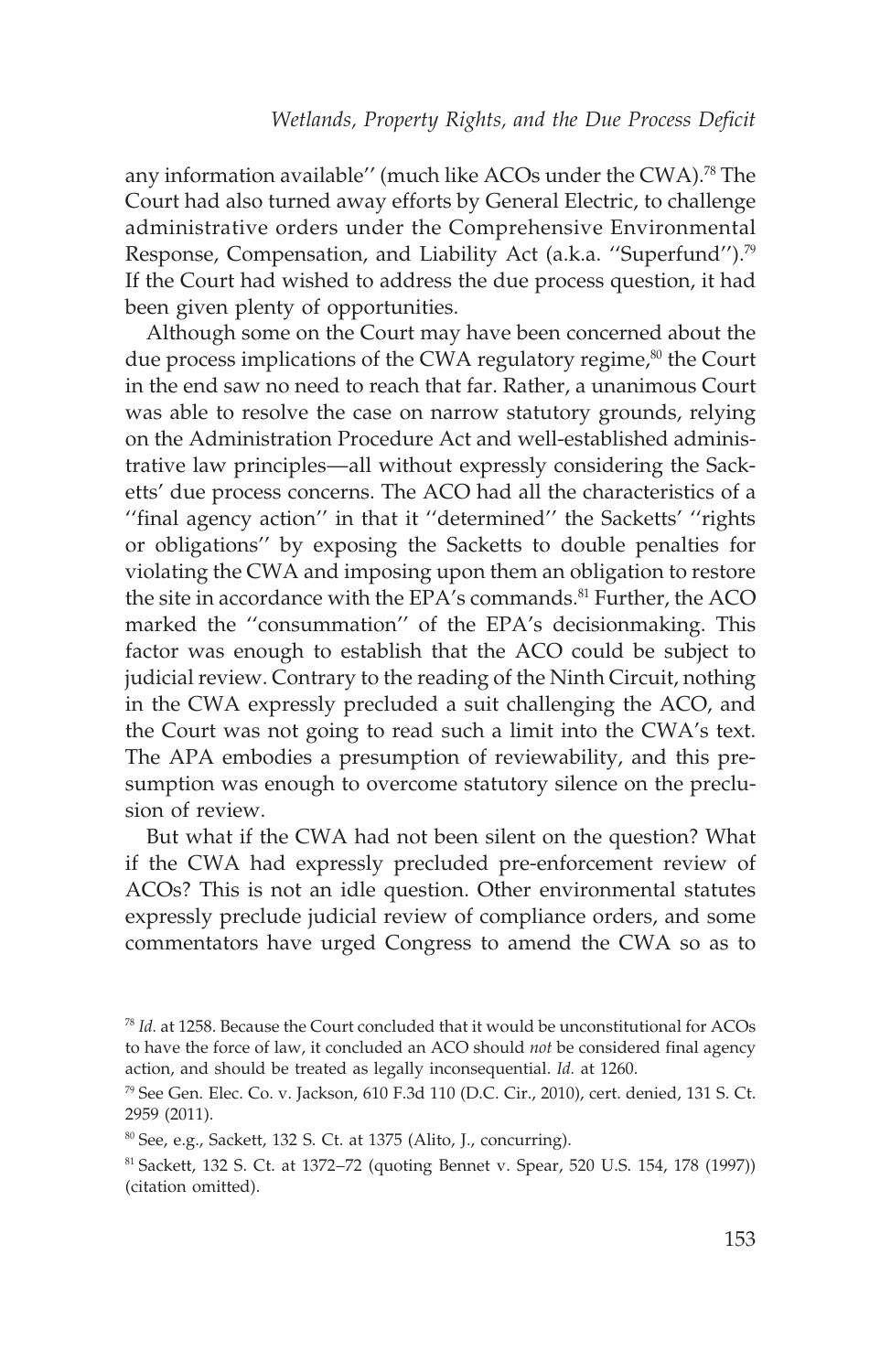make ACOs unreviewable here as well.<sup>82</sup> The aforementioned federal Superfund statute, for example, bars federal courts from hearing challenges to ''unilateral administrative orders'' (UAOs), which are used to force companies to undertake cleanup activities, often at considerable expense.83 Courts have wrestled with the constitutionality of Superfund UAOs,<sup>84</sup> although such orders have largely been upheld.85 Should an equivalent limit on the judicial review of ACOs under the CWA pass constitutional muster?

#### **What about Due Process?**

The Supreme Court concluded that the Sacketts could seek preenforcement judicial review of the EPA's ACO. This holding was based on statutory grounds—specifically, the text of the CWA and the presumption of reviewability of agency action under the APA. As a consequence, it could be reversed by Congress, much as Congress has sought to preclude judicial review of administrative orders under a handful of other statutes.<sup>86</sup> Yet statutory preclusion of judicial review of ACOs would raise serious due process concerns.

The guarantee of due process of law is ''by far the oldest of our civil rights.''87 Magna Carta guaranteed that ''no free man'' would be ''imprisoned or disseised or outlawed or exiled or in any way ruined . . . except by the lawful judgment of his peers or by the law of the land."<sup>88</sup> This principle required, at a minimum, that any

<sup>83</sup> See 42 U.S.C. § 9613(h).

<sup>84</sup> See Frank B. Cross, Procedural Due Process under Superfund, 1986 BYU L. Rev. 919, 925–36 (1986) and cases cited therein; see also Cheryl Kessler Clark, Due Process and the Environmental Lien: The Need for Legislative Reform, 20 B.C. Envtl. Aff. L. Rev. 203 (1993).

 $85$  See, e.g., Gen. Elec. Co. v. Jackson 610 F.3d 110 (D.C. Cir. 2010); Employers Ins. of Wausau v. Browner, 52 F.3d 656 (7th Cir. 1995); Solid State Circuit, Inc. v. EPA, 812 F.2d 383, 391–92 (8th Cir.1987);Wagner Seed Co. v. Daggett, 800 F.2d 310 (2d Cir. 1986).

<sup>86</sup> Comprehensive Environmental Response, Compensation, and Liability Act, 42 U.S.C. §§ 9601–75 (2006).

<sup>87</sup> Edward L. Rubin, Due Process and the Administrative State, 72 Calif. L. Rev. 1044, 1044 (1984).

<sup>88</sup> Magna Carta, art. 39.

<sup>82</sup> See, e.g., Nina Mendelson, SCOTUS Decision in *Sackett v. EPA* Weakens Government's Ability to Respond to Urgent Threats to Water Quality, CPRBlog (Mar. 21, 2012, 5:50 PM), http://progressivereform.org/CPRBlog.cfm?fkScholar-36 (''Congress should amend the CleanWater Act . . . to clarify, at least for urgent environmental threats, that judicial review of a compliance order should have to wait.'').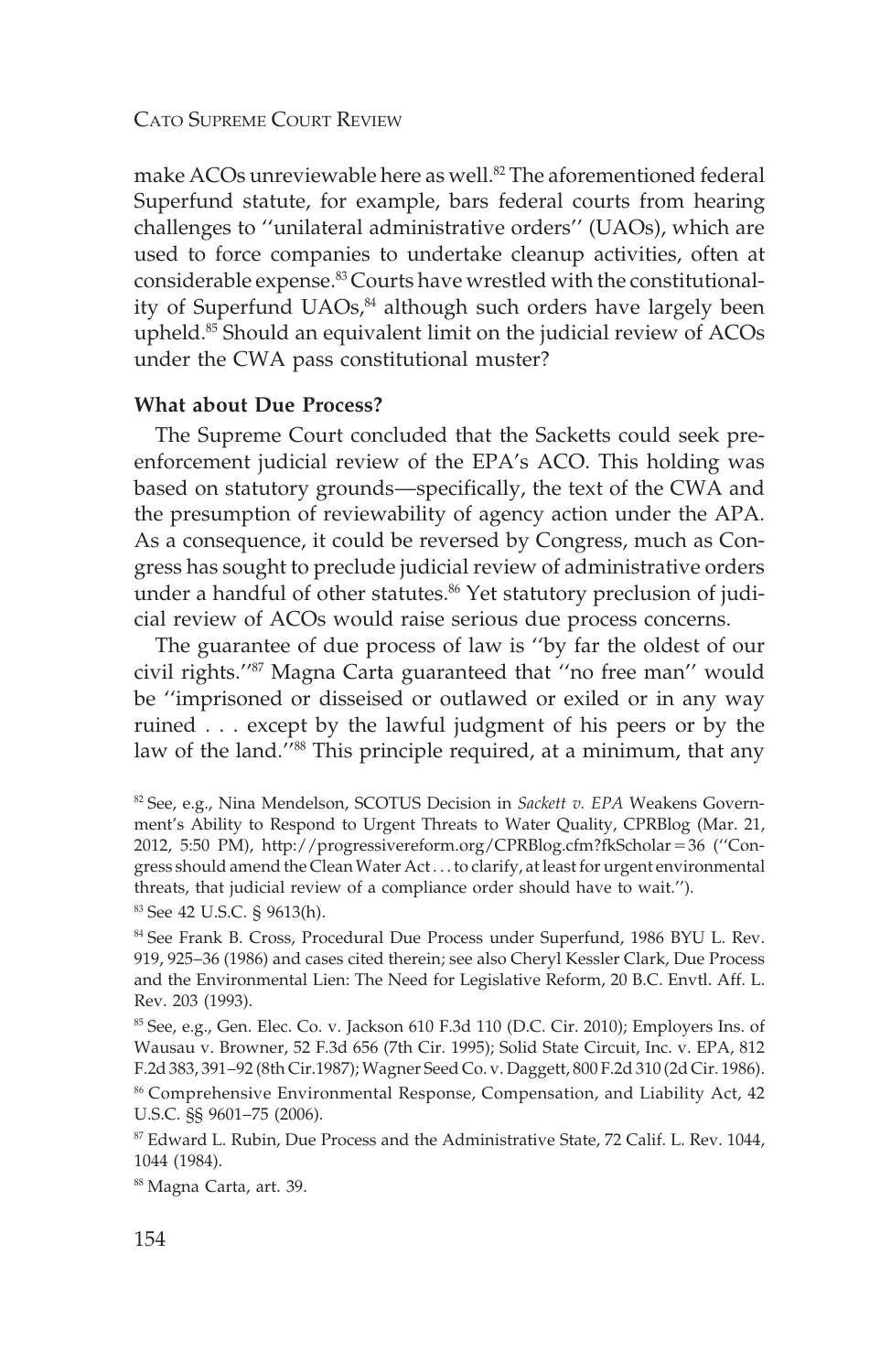deprivation of life, liberty, or property must be in accordance with law. Thus, in order to conform with due process, executive action must be duly authorized and judicial proceedings must observe minimal procedural guarantees. As former Tenth Circuit Judge Michael McConnell and Nathan Chapman note in a recent article, ''Fundamentally, 'due process' meant that the government may not interfere with established rights without legal authorization and according to law.''89

The Fifth Amendment to the U.S. Constitution likewise provides that no person shall ''be deprived of life, liberty, or property, without due process of law.''90 When this amendment was adopted it was well understood to mean that ''the executive could not deprive anyone of a right except as authorized by law, and that to be legitimate, a deprivation of rights had to be preceded by certain procedural protections, characteristic of judicial process."<sup>91</sup> In the administrative context, this provision has meant that regulatory agencies may adopt legislative-like rules—that is, regulations—only in accordance with the authority delegated to them by the legislature.<sup>92</sup> When adjudicating the particularized rights or obligations of individuals, moreover, administrative agencies must engage in individualized decision-making and observe additional procedural due process guarantees—above all else, notice and the opportunity to be heard.<sup>93</sup>

<sup>91</sup> See Chapman & McConnell, *supra* note 89, at 1679.

<sup>89</sup> Nathan S. Chapman & Michael W. McConnell, Due Process as Separation of Powers, 121 Yale L.J. 1672, 1679 (2012); see also Bernard H. Siegan, Property Rights: From Magna Carta to the Fourteenth Amendment 16–17 (2001) (noting due process traditionally required, among other things, that the reason for a deprivation be found in a ''legitimately enacted law.'').

<sup>&</sup>lt;sup>90</sup> This clause of the Fifth Amendment imposes due process obligations on the federal government. Equivalent language in the Fourteenth Amendment imposes equivalent obligations on state governments. See U.S. Const. amend XIV (''nor shall any State deprive any person of life, liberty, or property, without due process of law'').

<sup>92</sup> See Bowen v. Georgetown Univ. Hosp., 488 U.S. 204, 208 (1988) (''It is axiomatic that an administrative agency's power to promulgate legislative regulation is limited to the authority delegated by Congress.''); see also La. Pub. Serv. Comm'n v. FCC, 476 U.S. 355, 374 (1986) (''an agency literally has no power to act . . . unless and until Congress confers power upon it.'').

<sup>93</sup> See Londoner v. Denver, 210 U.S. 373 (1908); see also Rubin, *supra* note 87, at 1051 (noting that ''procedural controls do not apply when rules of general applicability are declared, but do apply to binding legal determinations regarding specified individuals.'').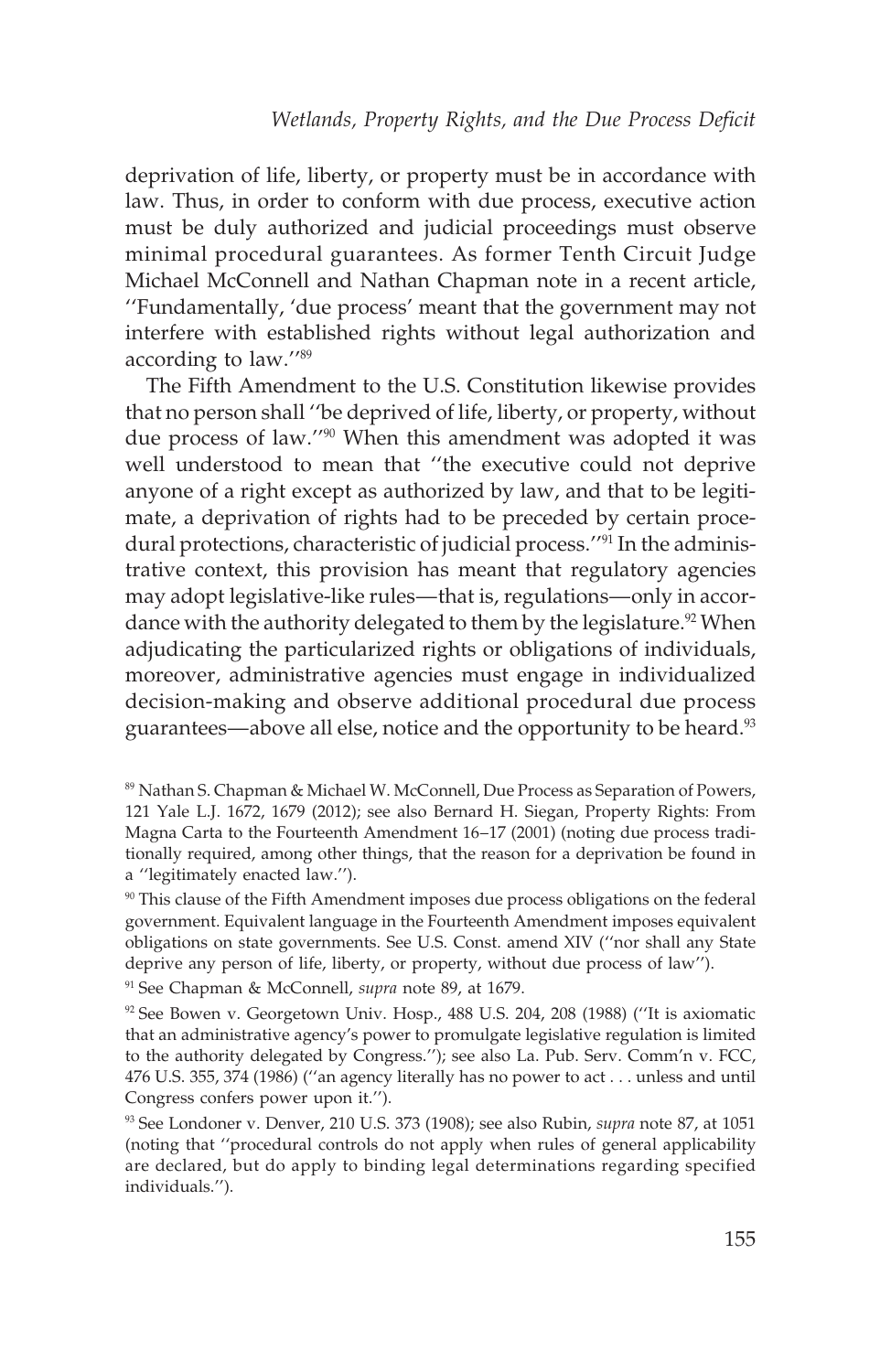This guarantee is understood to require that the federal government provide some degree of fair process before depriving someone of a protected interest.

A threshold requirement for procedural due process is whether the aggrieved individual has been deprived of a protected interest––life, liberty, or property.<sup>94</sup> The due process clause does not bar such deprivations, however. It merely guarantees that the federal government will not deprive someone of such interests without providing a minimum degree of process. If an individualized agency action does not affect a deprivation of a protected interest, however, due process concerns do not apply.

Being subject to a permitting system is not, in itself, a due process violation.<sup>95</sup> Ownership of land does not entitle the owner to be free of any and all government regulation. Yet basic principles of due process should entail that landowners not be subjected to costly permitting requirements not duly authorized by the legislature. In the case of wetlands, the existing regulations are of questionable validity, the scope of the statute is unclear, and there is a history of efforts to extend regulatory authority to the limits of federal constitutional authority and beyond. This heightens the due process concerns because the regulation of private land-use decisions beyond that which is statutorily authorized (or constitutionally permitted) is not ''authorized by law.''

In *Sackett*, both the federal government and environmentalist *amici* contended that the ACO did not deprive the Sacketts of a cognizable property interest. Although the ACO may have discouraged the Sacketts from continuing to develop their land, the solicitor general argued, it did not impose limitations on the use of their property that were not derived from the CWA.<sup>96</sup> Similarly, the environmentalist *amici* asserted that whether the Sacketts' parcel was subject to regulation under the CWA as ''waters of the United States'' was independent of the ACO.<sup>97</sup>

<sup>&</sup>lt;sup>94</sup> See Amer. Mfrs. Mut. Ins. Co. v. Sullivan, 526 U.S. 40, 59 (1999) ("The first inquiry in every due process challenge is whether the plaintiff has been deprived of a protected interest in 'liberty' or 'property.''').

<sup>95</sup> See Euclid v. Ambler Realty Co., 272 U.S. 365 (1926).

<sup>96</sup> Brief for the Respondents in Opposition at 45–46, Sackett v. EPA, 132 S. Ct. 1367 (2011) (No. 10-1062), 2011 U.S. S. Ct. Briefs LEXIS 852.

<sup>97</sup> Brief of Natural Resources Defense Council, et. al as Amici Curiae in Support of Respondents at 30–31, Sackett v. EPA, 132 S. Ct. 1367 (2011) (No. 10-1062).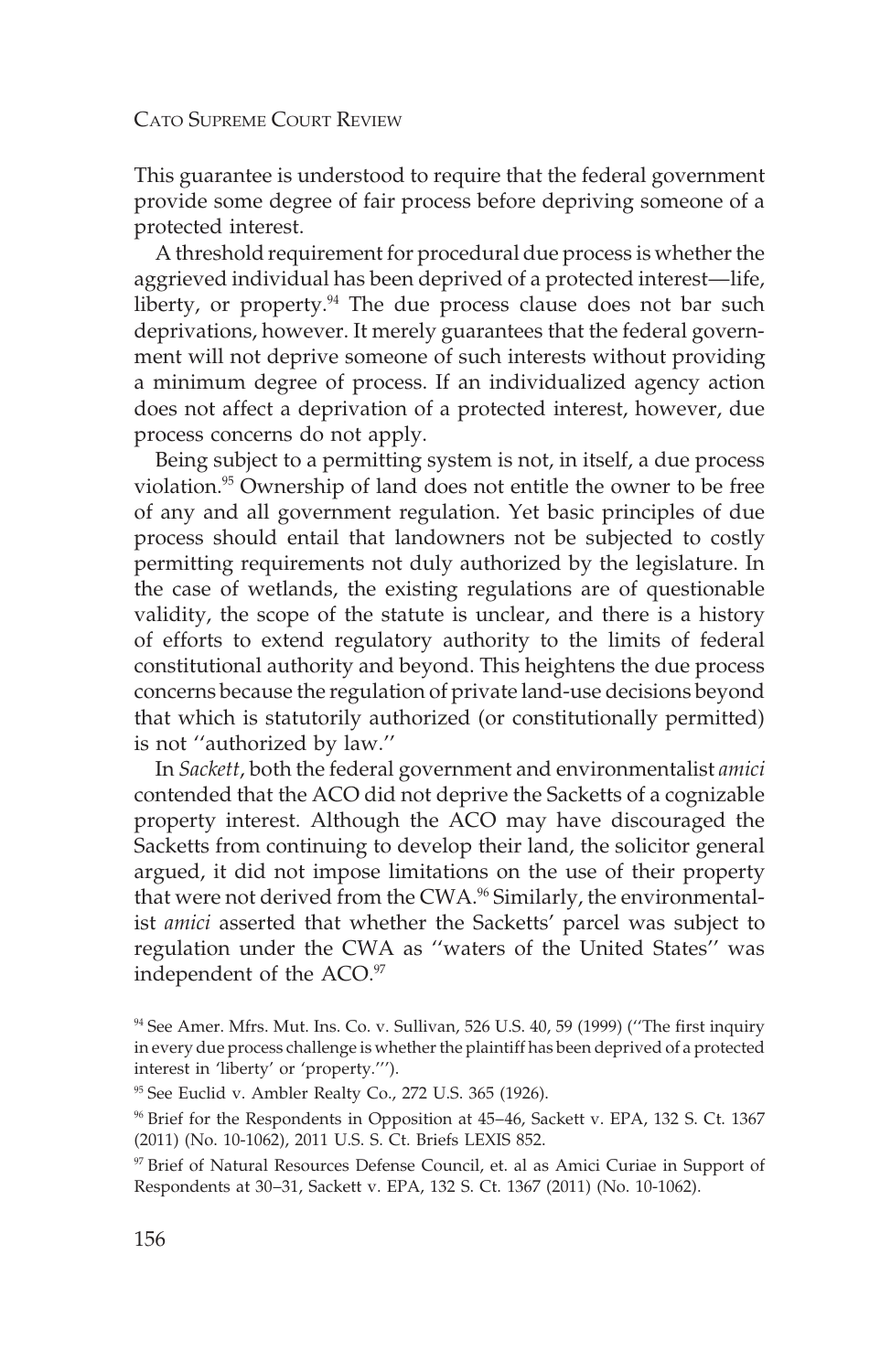Both the federal government and environmentalist *amici* construed the affected interests too narrowly. The ACO, by its very terms and the express language of the CWA, imposed legal obligations on the Sacketts independent of the CWA itself.<sup>98</sup> Had the ACO not been issued, it has yet to be determined whether the Sacketts would have been under any obligation to seek a permit from the Corps or otherwise submit to regulation under the CWA. And even if the Sacketts' land is subject to federal regulation, the ACO altered their rights and obligations. Whether or not the specific land restoration requirements were necessitated by the CWA's goals, these requirements—and, in particular, the original requirement to plant specific types of trees in a particular way—were imposed on the Sacketts by the EPA through the ACO.<sup>99</sup> Further, the ACO ordered the Sacketts to allow EPA officials access to the parcel and relevant records, which arguably infringed upon the Sacketts' constitutional right to exclude others from their property, particularly since the ACO was not the result of an individualized adjudication, let alone supported by probable cause.

The Supreme Court has recognized that an administrative action need not, by itself, deprive a landowner of title or impose direct financial consequences in order to amount to a cognizable deprivation for due process purposes. In *Connecticut v. Doehr*, for instance, the Court explained that ''even the temporary or partial impairments to property rights that attachments, liens, and similar encumbrances entail are sufficient to merit due process protection."<sup>100</sup> On this basis, lower courts have found that even nonpossessory attachments are sufficient to trigger due process protections.<sup>101</sup>

Not only did the ACO double the Sacketts' potential liability and bar them from engaging in an otherwise lawful use of their property, it also required them to undertake significant and potentially costly remedial measures—and even ordered them to inform any prospective purchaser of the ACO before selling or otherwise transferring

<sup>98</sup> Sackett, 132 S. Ct. at 1371.

<sup>&</sup>lt;sup>99</sup> See *supra* note 1 and accompanying text.

<sup>&</sup>lt;sup>100</sup> 501 U.S. 1, 12 (1991).

<sup>101</sup> See, e.g., Pinsky v. Duncan, 898 F.2d 852 (2d Cir. 1990) (''a nonpossessory attachment of real estate deprives the owner of a constitutionally protected property interest under the fourteenth amendment.'').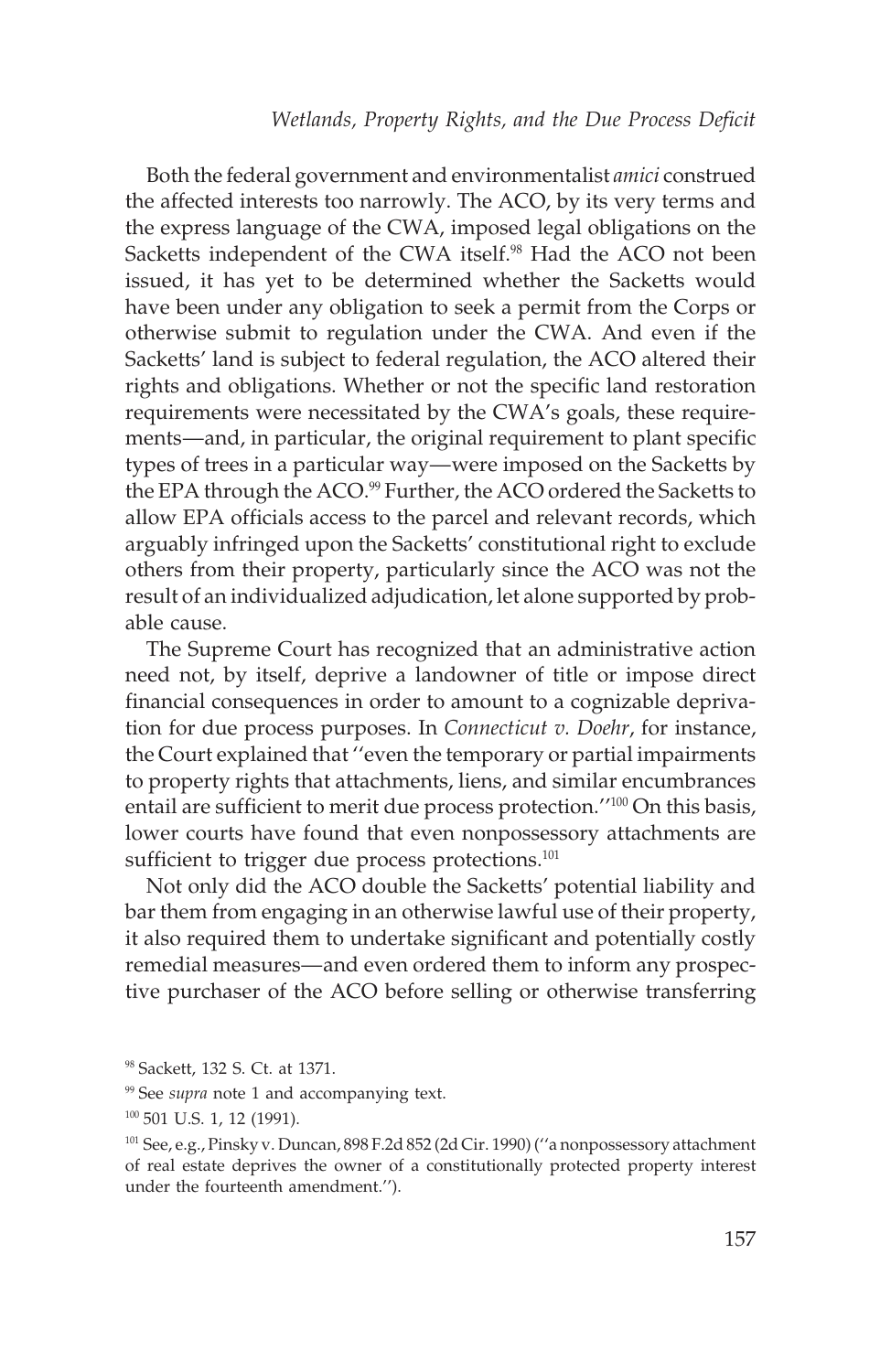their land.102 These requirements imposed substantial financial burdens and, like a lien or nonpossessory attachment, impaired their ability to transfer their property. Justified or not, it is difficult to see how the ACO did not affect a deprivation of a cognizable property interest.<sup>103</sup>

Establishing that the Sacketts were deprived of a cognizable property interest is only the first step in the analysis, however. Determining that they were entitled to due process does not determine the degree of process they were due. At a minimum, Fifth Amendment procedural due process guarantees notice and ''the opportunity to be heard at a meaningful time and in a meaningful manner.''104 The degree of process due is heavily dependent on context.105 What should be clear, however, is that the right to be heard cannot be meaningful if the government is free to penalize it.106

Under *Ex parte Young*, it is impermissible for the government to impose penalties ''so enormous . . . as to intimidate'' individuals seeking judicial review, since ''the result is the same as if the law in terms prohibited'' anyone from seeking judicial vindication of their rights.107 The Supreme Court rejected an *Ex parte Young* claim pressed by a mining company in *Thunder Basin Coal Co. v. Reich*, 108 but on grounds that are easily distinguished in that the statute at

<sup>105</sup> Under *Matthews v. Eldridge*, the amount of process that must be afforded is determined by application of a three-part balancing test that considers (1) the nature of the private interest affected, (2) the risk of an erroneous deprivation and the likely value of additional procedural safeguards in reducing the likelihood of such a deprivation, and (3) the government's interest, including the financial or administrative burden of affording more process. Matthews, 424 U.S. at 335. Some commentators have been quite critical of this test. See also, e.g., Rubin, *supra* note 87, at 1137 (''Its premises are debatable; its methodologies are impractical; and each of its three factors is of questionable relevance.'').

<sup>106</sup> See Cross, *supra* note 84, at 937 (The opportunity to be heard ''loses much of its meaning if the government can penalize its exercise.'').

<sup>107</sup> 209 U.S. 123, 147 (1908).

<sup>&</sup>lt;sup>102</sup> Petitioner's Brief on the Merits at 8, Sackett v. EPA., 132 S. Ct. 1367 (2012) (No. 10-1062), 2011 U.S. S. Ct. Briefs LEXIS 1347.

<sup>103</sup> See, e.g., Hodel v. Va. Surface Mining & Reclamation Ass'n, 452 U.S. 264, 298–301 (treating immediate or partial cessation order against surface mining operation as a cognizable deprivation for due process purposes).

<sup>104</sup> See Mathews v. Eldridge, 424 U.S. 319, 333 (1976) (quoting Armstrong v. Manzo, 380 U.S. 545, 552 (1965)).

<sup>&</sup>lt;sup>108</sup> 510 U.S. 200 (1994).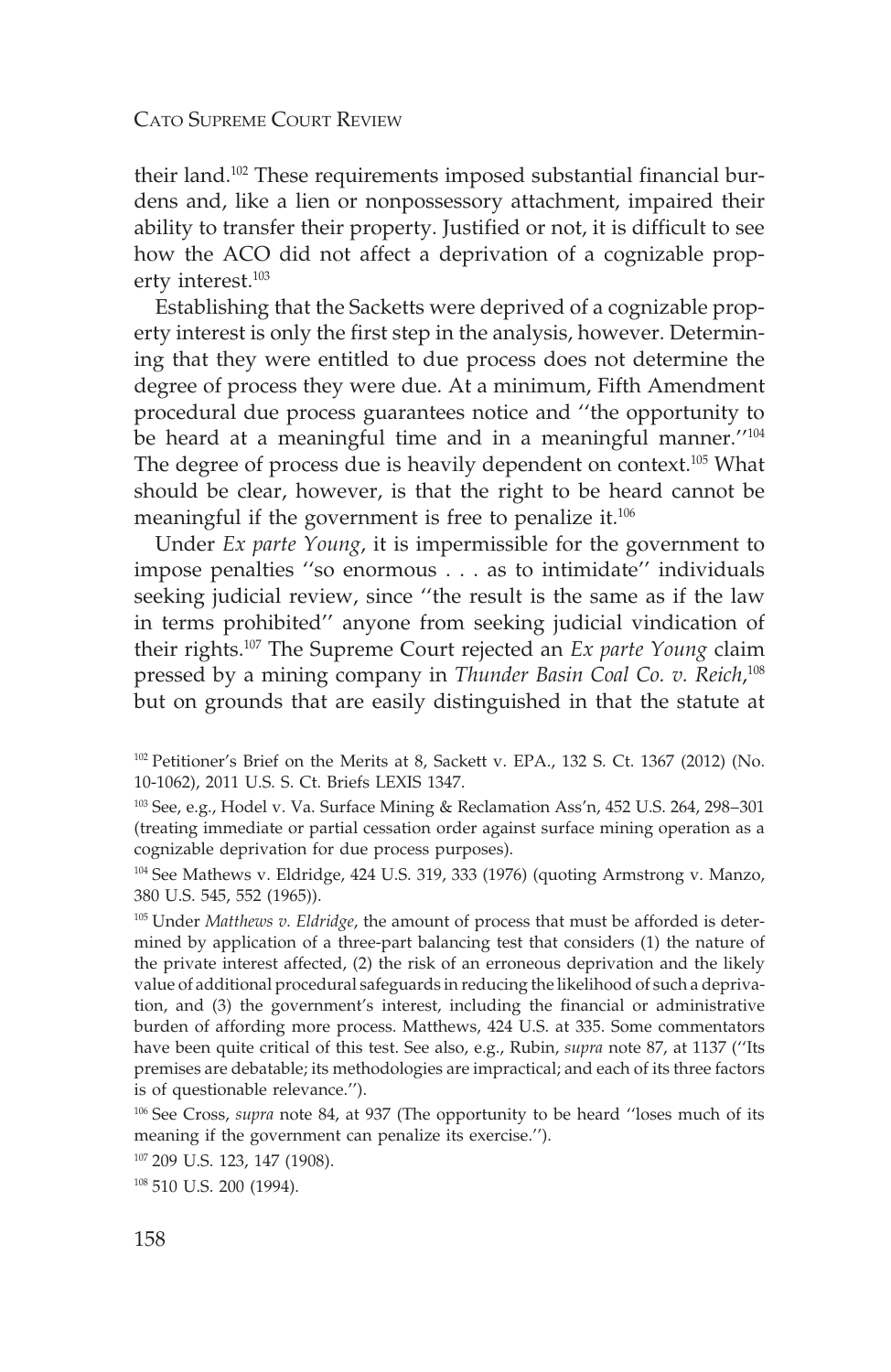issue provided far greater process than would have been available under the EPA's interpretation of the CWA. Thunder Basin Coal had no claim that its activities were beyond the scope of the agency's regulatory authority and provided no evidence that pre-enforcement compliance would impose a significant burden.<sup>109</sup> Further, the statute at issue provided for prompt administrative review of any citation and complying with the regulatory requirements did not require the company to forgo mounting a legal challenge to the rule.<sup>110</sup> Thus, the mine operator was not subject to the sort of ''intolerable choice'' anticipated in *Ex parte Young*. 111

For the Sacketts, however, the EPA could declare them in violation of the CWA on the thinnest evidence––thereby limiting their ability to make normal use of their land––imposing restoration obligations on them, and increasing their exposure to civil fines. The CWA, as interpreted and enforced by the EPA, provides less procedural protection than the statute at issue in *Thunder Basin Coal*. Further, the penalties for violating an ACO can accumulate substantially. If penalties of up to \$75,000 per day assessed on small landowners do not seem to reach the scale necessary to trigger *Ex parte Young*, consider this: The EPA could delay bringing suit for as long as five years, at which time the maximum penalty would near \$70 million.

In many due process cases, the question is whether the complaining party is entitled to a hearing before the deprivation occurs. In *Sackett*, however, all that was sought was a hearing after the ACO was issued, but before it was enforced, and before the penalties had time to mount. Allowing judicial review undoubtedly lessens the attractiveness of ACOs for regulators, but that hardly makes the insulation of such orders from judicial review constitutional.

The EPA feared that allowing pre-enforcement judicial review of ACOs would undermine enforcement of the CWA. Yet judicial review does not automatically stay enforcement of the order, so allowing regulated entities their day in court does not necessarily entail allowing them to continue to engage in allegedly polluting behavior. It does, however, prevent agencies from using enforcement leverage to force compliance with rules that may not even apply.

<sup>109</sup> *Id.* at 217–18.

<sup>&</sup>lt;sup>110</sup> *Id.* at 221 (Scalia, J., concurring in part and concurring in the judgment).

<sup>111</sup> *Id.* at 218.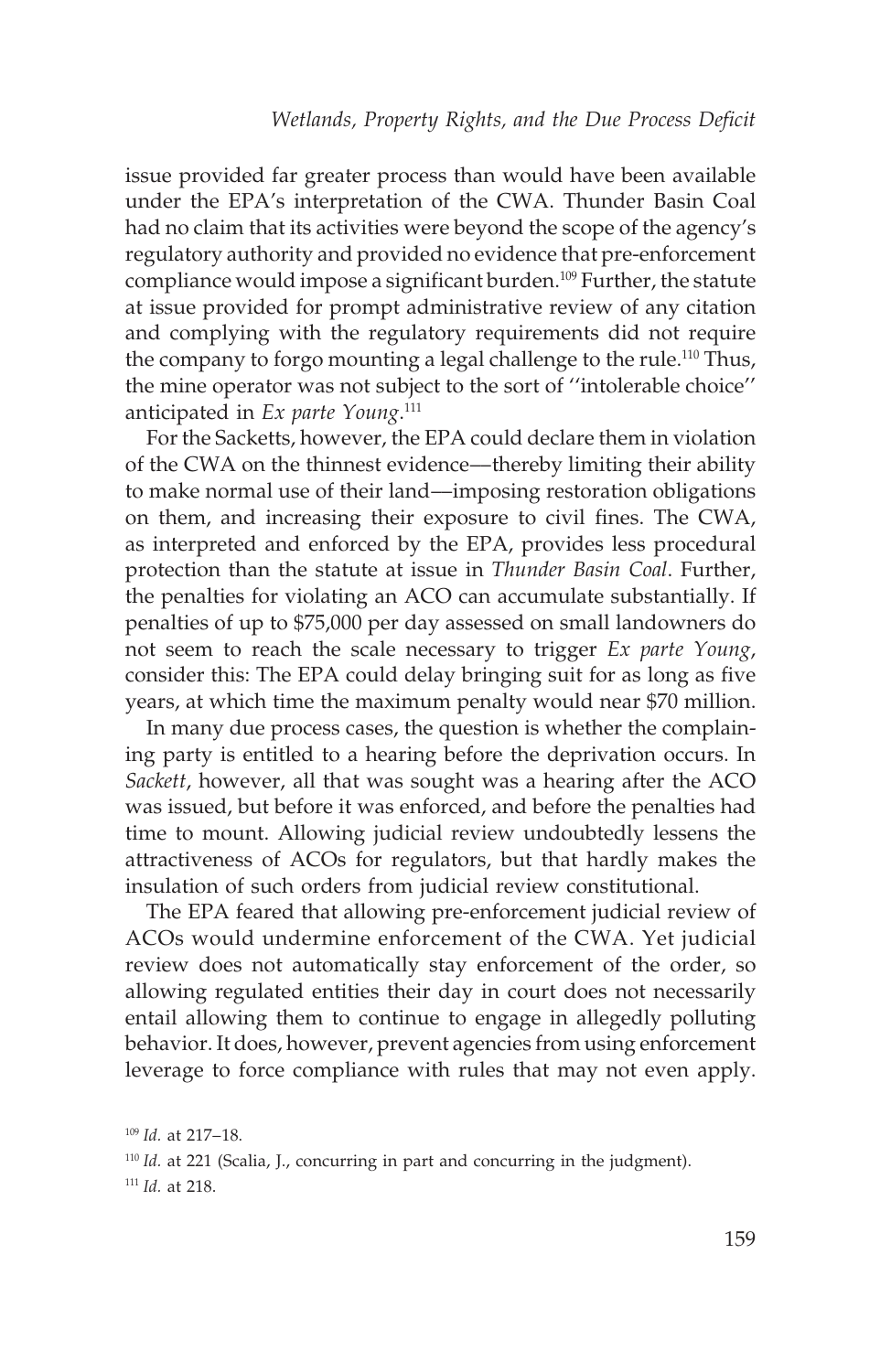In the Sacketts' case, for instance, the fundamental question is whether their land is subject to federal regulation in the first place. Granting pre-enforcement review does not automatically entitle them to continue building their house, but it does prevent the EPA from piling on penalties before the jurisdictional question is answered. The very reason ACOs are so favored by regulatory agencies is because they are a low-cost way for agencies to place tremendous pressure on parties to comply with agency goals.112 Warning letters and informal communications are equally effective at alerting landowners of their regulatory obligations, and may effectively discourage some potentially polluting behavior. What the EPA has not shown is that the added force of the unreviewable ACO, with its draconian sanctions, is necessary for effective enforcement of environmental regulations.

### **Lack of Notice**

Notice is an essential element of due process. Among other things, the principle requires that the laws be intelligible and indicate what they require or forbid. As the Court noted in *Connally v. General Construction*, a statute that defines obligations or prohibitions ''in terms so vague that men of common intelligence must necessarily guess at its meaning and differ as to its application, violates the first essential of due process of law.''113 A unanimous Court reaffirmed this principle this term in *FCC v. Fox Television Stations*, stressing the ''fundamental principle'' that ''laws which regulate persons or entities must give fair notice of conduct that is forbidden or required.''114 As Justice Kennedy wrote in *Fox*, ''clarity in regulation is essential to the protections provided by the Due Process Clause of the Fifth Amendment.''115 By this standard, federal wetlands regulations are wanting.

The concern for notice in the administrative context arises not only in the First Amendment context. In *General Electric v. EPA*, for example, the U.S. Court of Appeals for the D.C. Circuit recognized that the Due Process Clause ''requires that parties receive fair notice

<sup>112</sup> See Wynn, *supra* note 61, at 1896–97.

<sup>113</sup> Connally v. General Constr. Co., 269 U.S. 385, 391 (1926).

<sup>114</sup> FCC v. Fox TV Stations, Inc., 132 S. Ct. 2307, 2317 (2012).

<sup>115</sup> *Id.*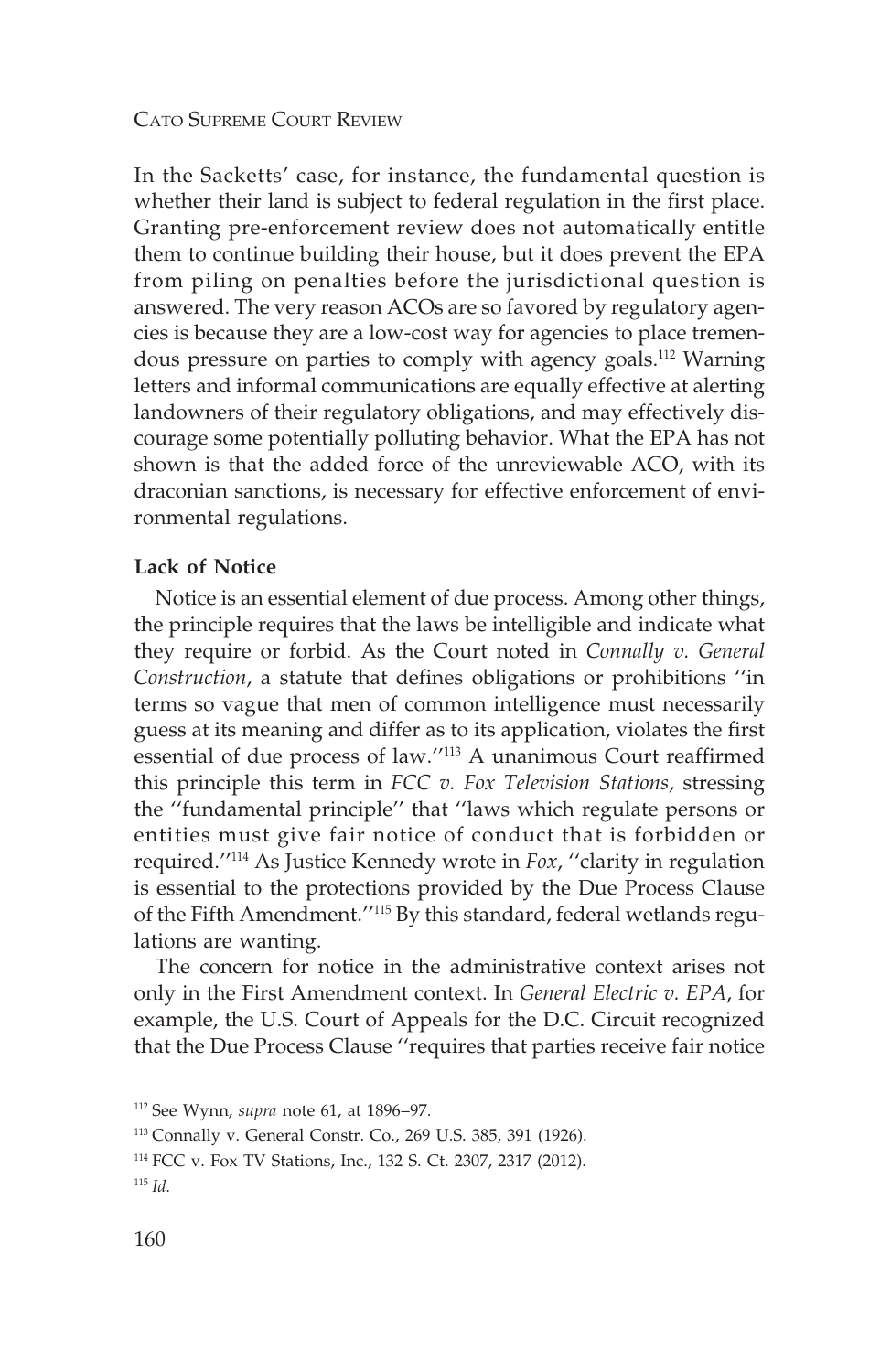before being deprived of property.''116 As the D.C. Circuit had held before, due process of law '' 'prevents . . .deference from validating the application of a regulation that fails to give fair warning of the conduct it prohibits or requires.''117 Thus, the EPA and Army Corps of Engineers may deserve deference in determining whether a given parcel has a ''significant nexus'' to ''waters of the United States,'' but it would violate due process to impose civil or criminal liability on a private party for failing to abide by the agencies' conclusions absent fair notice, such as would be provided by a clear regulatory standard of the sort neither the EPA nor the Corps has seen fit to promulgate.<sup>118</sup>

Many landowners do not have ''fair notice'' that their lands may be subject to federal regulation under the CWA. The federal government has not clearly delineated the scope of federal regulatory jurisdiction under the CWA and CWA regulation extends far beyond what many would consider to be ''waters of the United States.'' The CWA is the source of substantial regulation of private land, yet the CWA, by its terms, prohibits only the unpermitted discharge of material into ''waters of the United States.''119 Only regulations promulgated by the EPA and Corps, not a statute, expressly extend federal regulation to wetlands and other ''waters.'' But the extent to which the agencies' regulatory jurisdiction reaches such waters remains unclear. As a consequence, ''men of common intelligence'' lack notice that federal regulation of such ''waters'' may reach private lots in the middle of residential subdivisions that are completely dry much, if not most, of the year and lack any discernible nexus to navigable waters.

Federal regulation of private land use remains the exception, not the norm. Federal regulation of land use occurs only where such regulation is necessary to further another purpose, such as species

<sup>116</sup> Gen. Elec. Co. v. EPA, 53 F.3d 1324, 1328 (D.C. Cir. 1995).

<sup>117</sup> *Id.* (quoting Gates & Fox Co. v. OSHRC, 790 F.2d 154, 156 (D.C. Cir. 1986)).

<sup>118</sup> See *id*. at 156–57 (''In the absence of notice—for example, where the regulation is not sufficiently clear to warn a party about what is expected of it—an agency may not deprive a party of property by imposing civil or criminal liability.'').

<sup>119</sup> Actually, as noted above, the statute prohibits the unpermitted discharge into "navigable waters," which are in turn defined as "waters" in a separate section of the statute.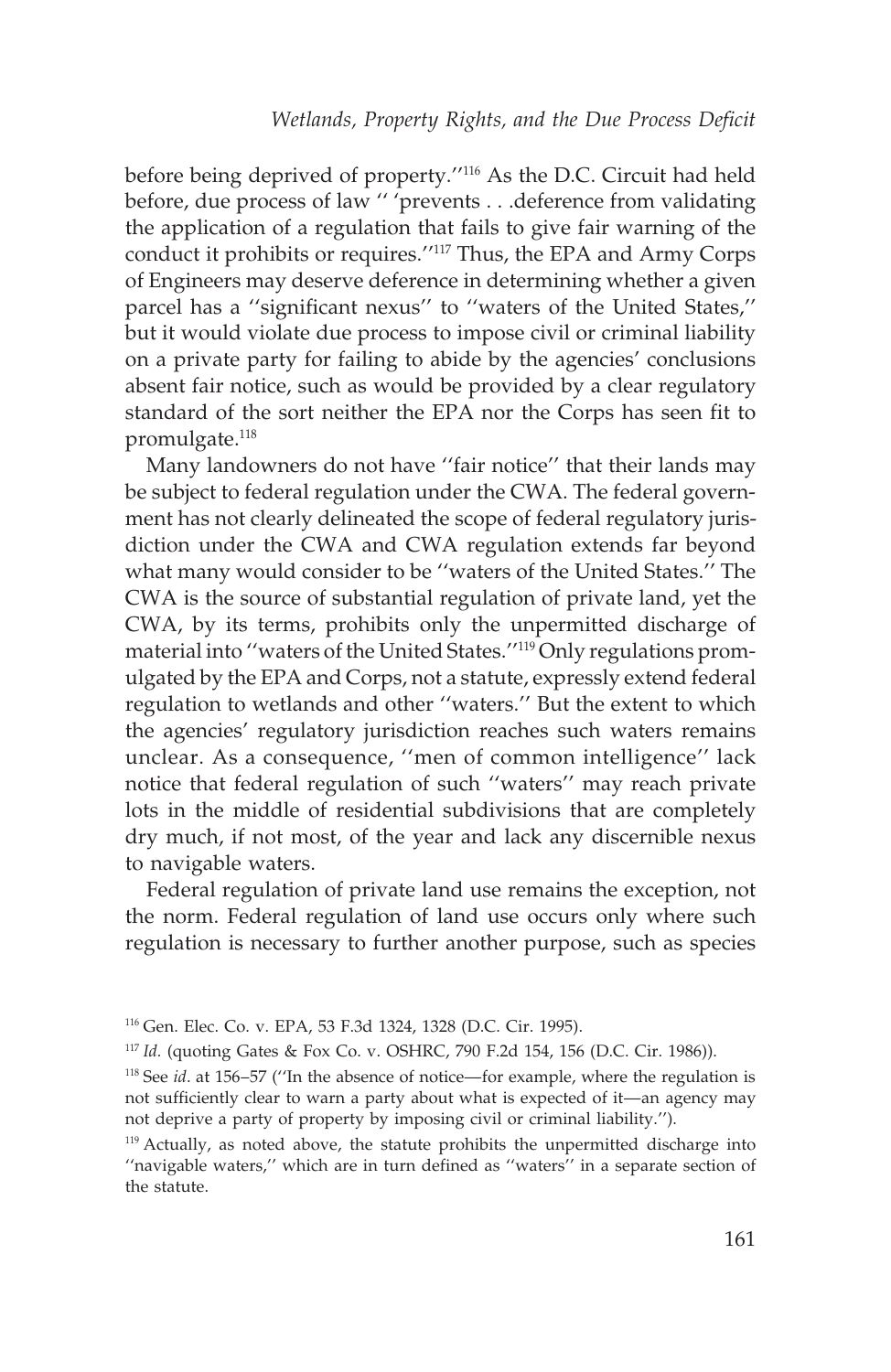conservation or pollution control.120 A landowner may thus well expect to find his or her land governed by a local zoning board or other authority, but there is no general expectation of federal involvement in local land use. Federal regulation of local land-use is proscribed not only by statute, but by the Constitution as well. Federal authority to regulate ''commerce... among the several states'' hardly implies a power to regulate any and all lands that may contain wetland features or other ecological values.121 Federal courts have repeatedly admonished federal regulators to clarify the necessarily limited scope of federal regulatory authority, but to no avail.122 The regulations applied by the Corps and the EPA remain those promulgated for more than 25 years, despite repeated challenges in which assertions of regulatory jurisdiction based on such regulations have been rejected. For this reason, even a well-informed landowner could be unclear as to how far federal regulatory jurisdiction extends.

Challenged as to how landowners in the Sacketts' position could be aware of a potential obligation to obtain a permit, the federal government's attorney did not have much of an answer, other than to say that, in most cases, there would have been some prior communication between the EPA or Corps and the landowner alerting the owner of the potential problem.<sup>123</sup> At which point, he explained, the landowner could apply for a permit. Yet whether a permit is necessary in the first place is precisely what is at issue. It hardly satisfies the principles of due process to force landowners into a permitting regime that may not even lawfully reach their lands. As Chief Justice Roberts quipped at oral argument, the federal government's position seems to be: Since you didn't ask us whether we could regulate your property, ''we can do it.''124 After all, Roberts noted later, most

<sup>120</sup> SWANCC, 531 U.S at 174 ('''Regulation of land use [is] a function traditionally performed by local governments''') (citing Hess v. Port Authority Trans-Hudson Corporation, 513 U.S. 30, 44 (1994)).

<sup>121</sup> See Adler, Wetlands, *supra* note 32, at 7 (quoting Lopez, 514 U.S. at 588 n.2).

<sup>122</sup> Rapanos, 547 U.S. at 726 (''Following our decision in *SWANCC*, the Corps did not significantly revise its theory of federal jurisdiction under § 1344(a).''); *id.* at 758 (Roberts, C.J., concurring) (''Lower courts and regulated entities will have to feel their way on a case-by-case basis.'').

<sup>123</sup> Transcript of Oral Argument at 37–38, Sackett, 132 S. Ct. 1367 (No. 10-1062). <sup>124</sup> *Id.* at 39.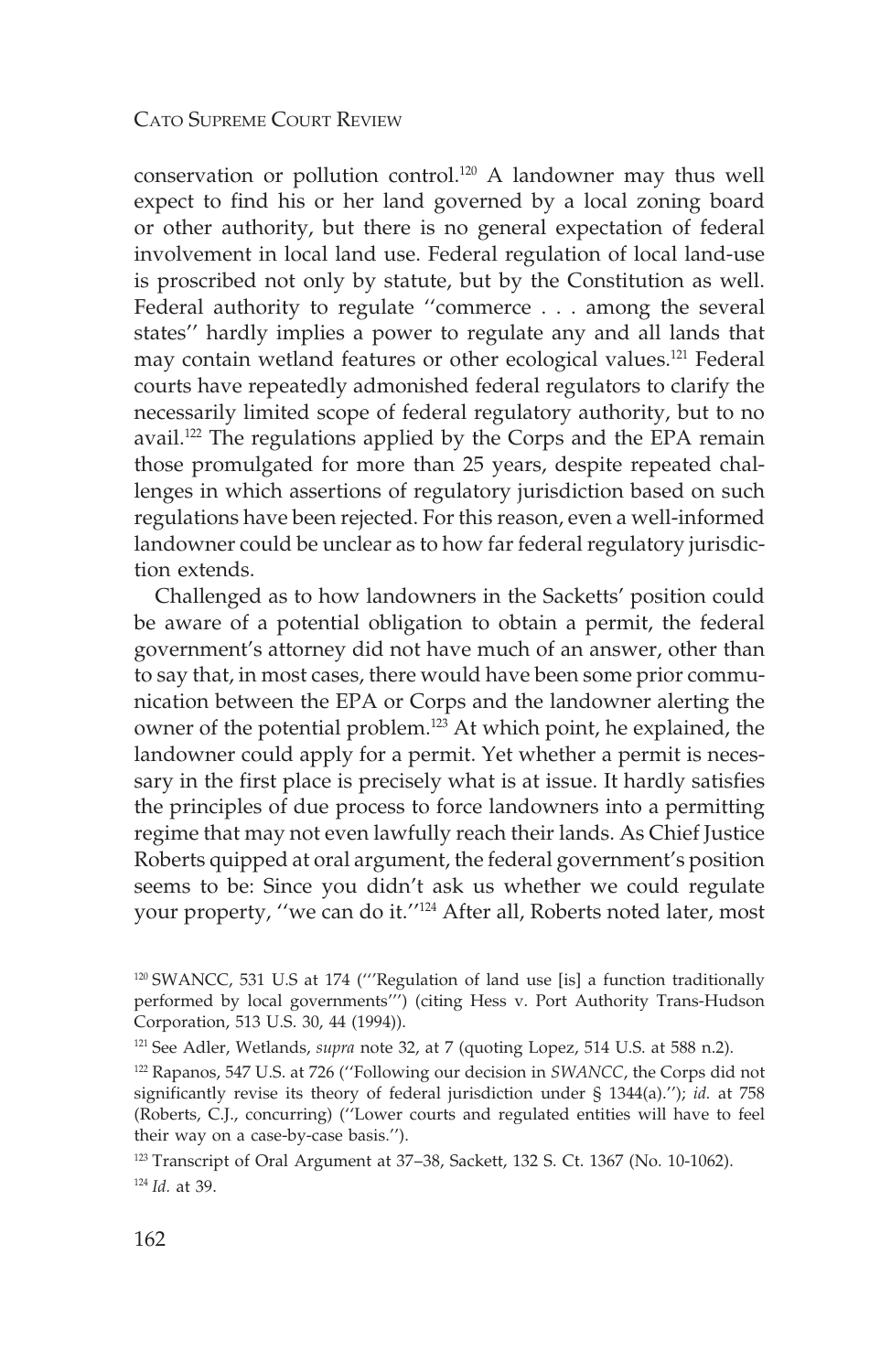landowners will not violate the order and risk the resulting accumulation of penalties just to get their day in court.

The federal government lacks authority to regulate every ecologically valuable property in the nation merely because it is ecologically valuable. The heart of the Sacketts' substantive claim is that their land was beyond federal regulators' reach. As Justice Antonin Scalia noted for the Court, if the government is threatening to prosecute, you may often go to court to seek a declaratory judgment to resolve the question, rather than ''wait for the prosecutor to . . . drop the hammer."<sup>125</sup> Yet here, where the government has done more than merely threaten prosecution, no such pre-enforcement review is available. Worse, refusing to comply with the government's order is itself a legal violation. It would be one thing to defend this sort of system where time is of the essence—such as where prompt action is necessary to prevent severe, ongoing contamination, as may result from a hazardous waste spill.<sup>126</sup> It is quite another to try to defend it as ''due process'' when what is at issue is the deposit of clean fill on a half-acre plot of land that may not even be within the scope of federal regulatory jurisdiction in the first place.

#### **Conclusion**

Despite *Sackett*, there remains a due process deficit in environmental law, and in the federal regulation of wetlands in particular. The EPA and Army Corps of Engineers exercise their regulatory power without due regard for the limits on their own authority or the need to provide private landowners with adequate notice of what federal law may require of them. Efforts to challenge ACOs or their equivalent under other laws have been largely unsuccessful.

The reach and force of federal environmental statutes challenge traditional conceptions of limited government power.127 Property rights, in particular, are routinely compromised in the name of environmental protection that extends far beyond statutory bounds.

<sup>125</sup> *Id.* at 49.

<sup>126</sup> See, e.g., Gen. Elec., Co. v. Jackson, 610 F.3d 110, 114 (D.C. Cir., 2010) (noting EPA ''must first determine 'that there may be an imminent and substantial endangerment to the public health or welfare or the environment''' before issuing a UAO under CERCLA).

<sup>&</sup>lt;sup>127</sup> See Jonathan H. Adler, Judicial Federalism and the Future of Federal Environmental Regulation, 90 Iowa L. Rev. 377, 379–80 (2005).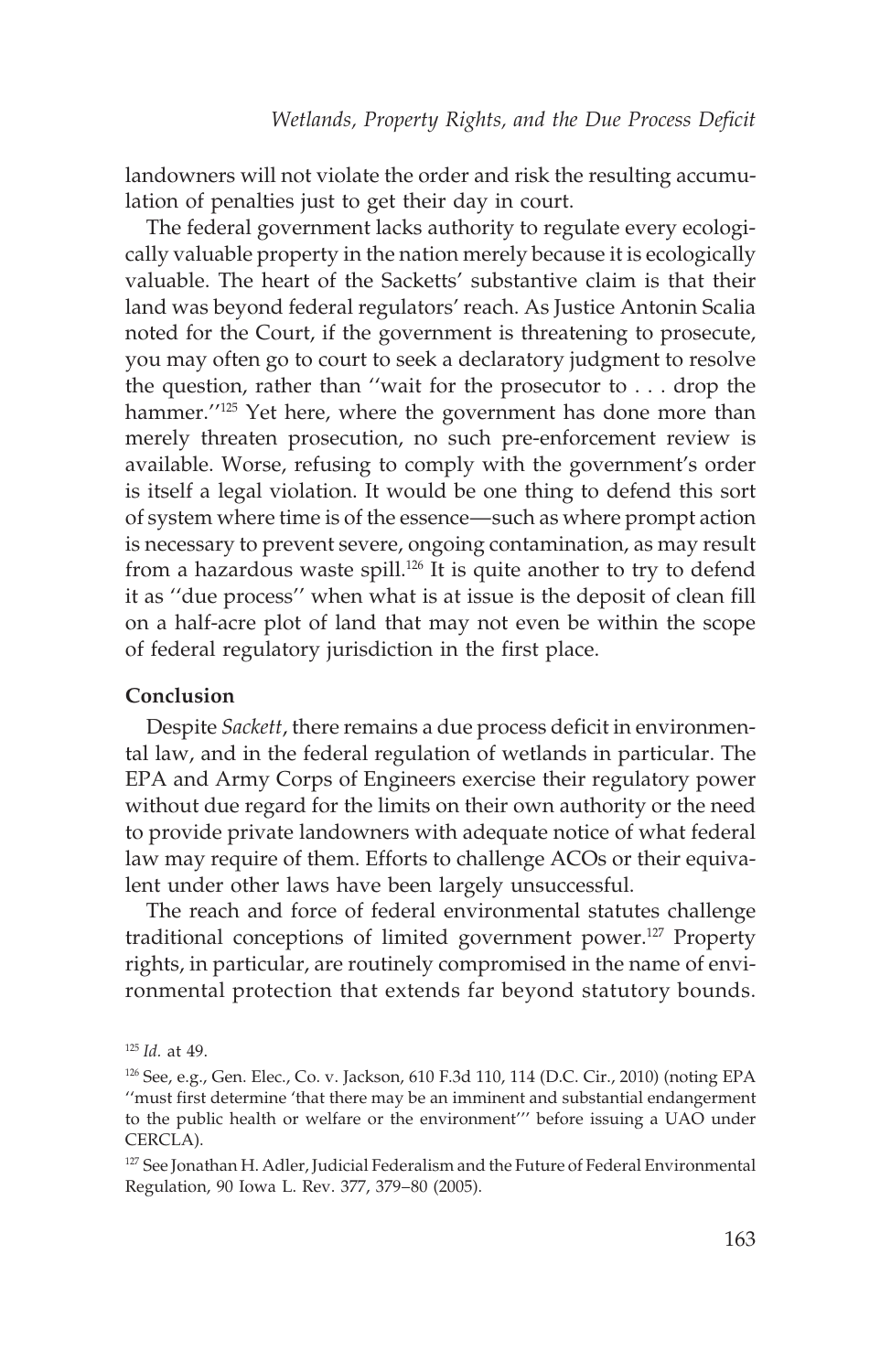Were that not bad enough, such incursions are often for naught, as those regulatory programs least friendly to owners are often those least effective at advancing environmental values. Imposing regulatory burdens on private landowners in the name of species conservation, for example, can actually undermine the conservation of endangered species.128 When those landowners who own potential species habitat are burdened with land-use restrictions under the Endangered Species Act, they become less likely to cooperate with conservation efforts. At the extreme, landowners respond to the economic incentives such regulatory schemes create and take preemptive action to avoid regulatory constraints in the future—at the expense of habitat for endangered species. At the same time, promising nonregulatory means of advancing environmental protection––means that do not raise the same sorts of due process concerns—remain largely ignored.<sup>129</sup>

For over a decade, this nation has struggled to reconcile the needs of national security with constitutional guarantees. Progressives in particular have recognized that we need not sacrifice fundamental liberties in order to keep Americans safe from terrorist threats. It is strange, then, that Progressives have been unable to reach the same recognition in the context of environmental law.130 Recognizing the constitutional rights of small landowners, some fear, risks granting legal protections to potentially polluting corporations.131 Yet private landowners and corporations accused of environmental wrongs are no less worthy of due process protections than alleged terrorists. If

<sup>&</sup>lt;sup>128</sup> See Jonathan H. Adler, Money or Nothing: The Adverse Environmental Consequences of Uncompensated Land-Use Controls, 49 B.C. L. Rev. 301 (2008); Rebuilding the Ark: New Perspectives on Endangered Species Act Reform (Jonathan H. Adler ed., 2011).

<sup>&</sup>lt;sup>129</sup> See David Sunding, An Opening for Meaningful Reform?, 26 Regulation 30 (Summer 2003); Adler, Money, *supra* note 128, at 358. (''Compared to existing regulatory programs, these approaches seem quite cost-effective—and are far less controversial'').

<sup>&</sup>lt;sup>130</sup> As Richard Lazarus has observed, "Any reform is equated with a gutting, undermining, and selling out of essential environmental protection safeguards.'' Richard J. Lazarus, Fairness in Environmental Law, 27 Envtl. L. 705, 738 (1997).

<sup>&</sup>lt;sup>131</sup> See, e.g., Editorial, The Sacketts and the Clean Water Act, N.Y. Times, Jan. 8, 2012, at A18 (arguing that a decision for the Sacketts would hand ''a big victory to corporations and developers who want to evade the requirements of the Clean Water Act.'').